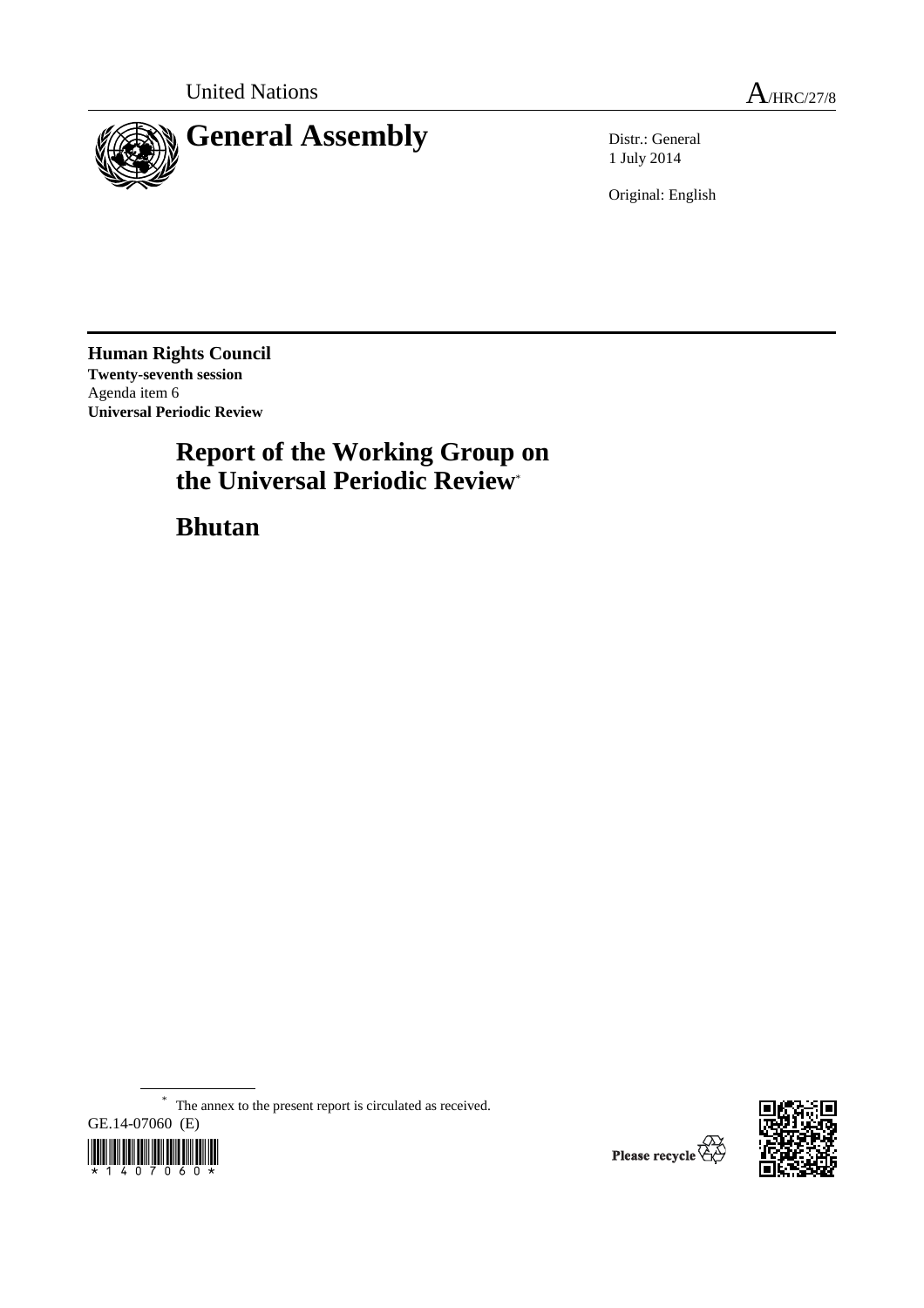# Contents

|       |    | Paragraphs | Page |
|-------|----|------------|------|
|       |    | $1 - 4$    | 3    |
|       |    | $5 - 117$  | 3    |
|       | A. | $5 - 20$   | 3    |
|       | B. | $21 - 117$ | 5    |
| H.    |    | 118-121    | 13   |
| Annex |    |            |      |
|       |    |            | 26   |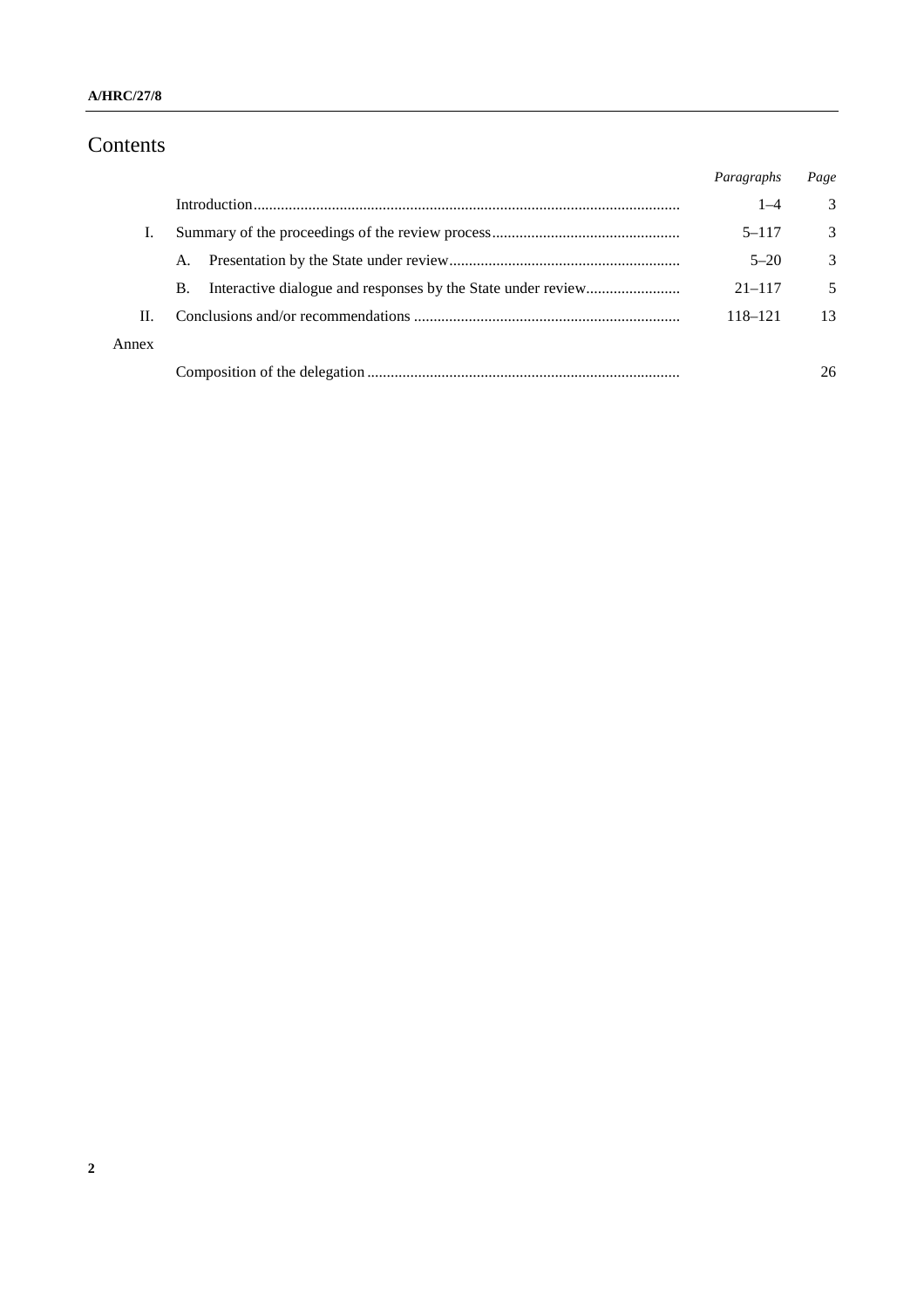### **Introduction**

1. The Working Group on the Universal Periodic Review, established in accordance with Human Rights Council resolution 5/1 of 18 June 2007, held its nineteenth session from 28 April to 9 May 2014. The review of Bhutan was held at the 6th meeting, on 30 April 2014. The delegation of Bhutan was headed by Lyonpo Damcho Dorji, Minister for Home and Cultural Affairs. At its 10th meeting, held on 2 May 2014, the Working Group adopted the report on Bhutan.

2. On 15 January 2014, the Human Rights Council selected the following group of rapporteurs (troika) to facilitate the review of Bhutan: Maldives, Peru and South Africa.

3. In accordance with paragraph 15 of the annex to resolution 5/1 and paragraph 5 of the annex to resolution 16/21, the following documents were issued for the review of Bhutan:

(a) A national report submitted/written presentation made in accordance with paragraph 15 (a) (A/HRC/WG.6/19/BTN/1);

 (b) A compilation prepared by the Office of the United Nations High Commissioner for Human Rights (OHCHR) in accordance with paragraph 15 (b) (A/HRC/WG.6/19/BTN/2);

(c) A summary prepared by OHCHR in accordance with paragraph 15 (c) (A/HRC/WG.6/19/BTN/3).

4. A list of questions prepared in advance by Germany, Liechtenstein, the Netherlands, Portugal, Slovenia, Spain and the United Kingdom of Great Britain and Northern Ireland was transmitted to Bhutan through the troika. Those questions are available on the extranet of the universal periodic review (UPR).

### **I. Summary of the proceedings of the review process**

#### **A. Presentation by the State under review**

5. The head of the delegation of Bhutan reiterated the State's unremitting commitment to further protecting and promoting the fundamental rights and freedoms of its people as enshrined in the Constitution. He added that many provisions of the Universal Declaration of Human Rights had been incorporated into the Constitution and that they had immensely influenced provisions relating to human rights.

6. An example of the independence of the judiciary was the country's first constitutional case, brought by the opposition against the Government in August 2010, in which the Supreme Court had ruled that the Government had erred in revising certain tax rates without following due legislative process.

7. As had been recommended during the previous UPR of Bhutan, the State had made concerted efforts to achieve the adoption of the Domestic Violence Prevention Act, the Child Adoption Act and the Child Care and Protection Act. Those acts provided the necessary legal framework for the protection and promotion of women's and children's rights in accordance with the country's national policies as well as its commitments under the Convention on the Rights of the Child and the Convention on the Elimination of All Forms of Discrimination against Women, to which Bhutan was a party. The rules and regulations for the acts in question were being finalized.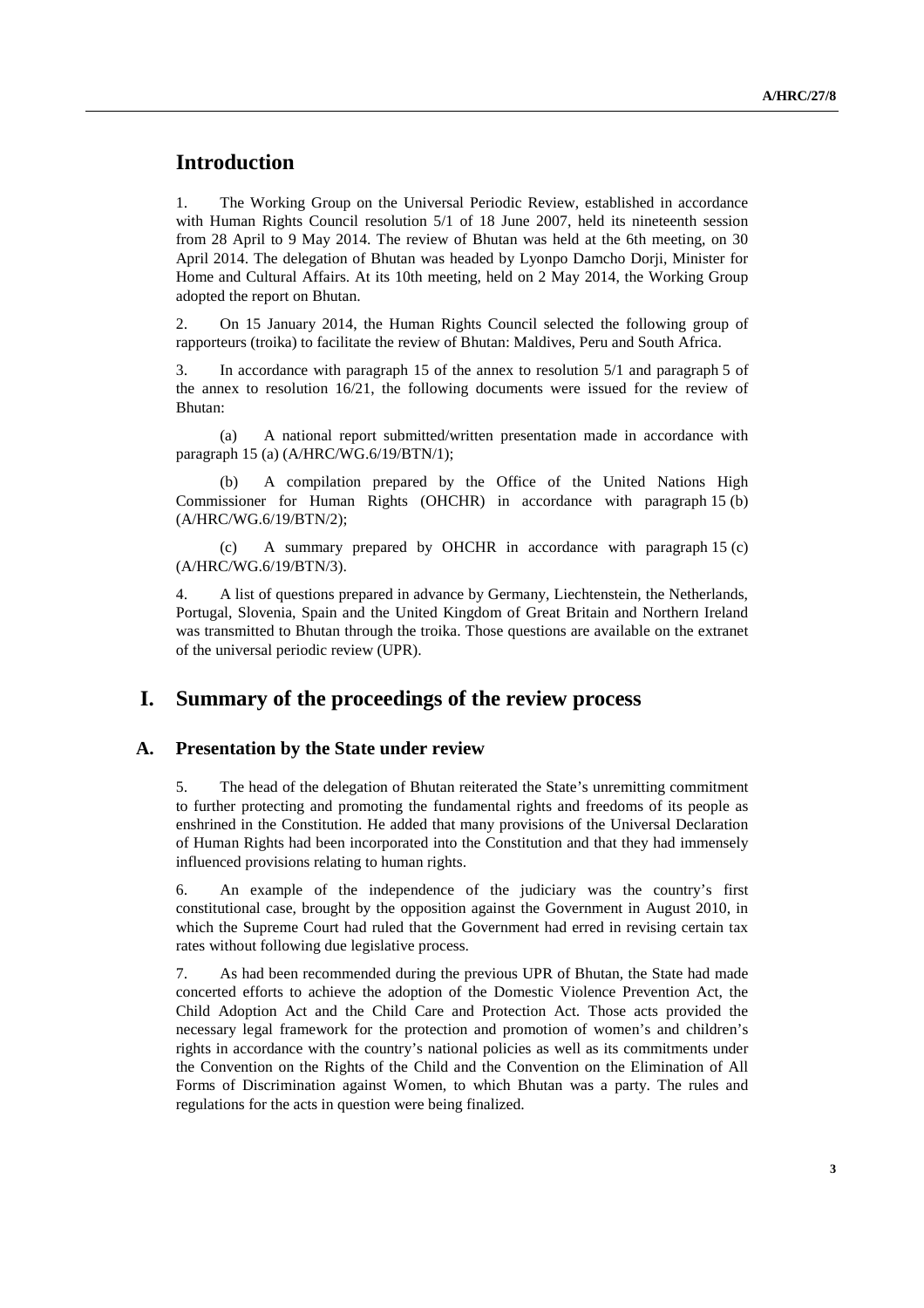8. Bhutan's democratic process had been further consolidated under the reigning monarch with the successful holding of local government elections in 2011 and the second parliamentary elections in 2013.

9. In recognition of the importance of a strong and professional press, the Bhutan Media Foundation had been established by royal charter in 2010. The monthly "Meet the Press" events with the participation of the Prime Minister and the Cabinet ensured access to the Government at the highest level.

10. The National Commission for Women and Children, an autonomous agency, coordinated and monitored policies and activities related to the protection and promotion of the rights of women and children.

11. The Government of Bhutan continued to attach great importance to the social sectors and to its pro-poor policies. More than 20 per cent of the total budget of the eleventh Five-Year Plan was allocated to education and health.

12. The Government was also ensuring that under the Five-Year Plan more emphasis was placed on gender issues and women's empowerment in all policies and national plans. The Government had also pledged to explore the adoption of a quota system for women's participation in the electoral process.

13. Bhutan was fully committed to ensuring gender equality in all aspects of electoral and other democratic participation.

14. Bhutan had benefited from constructive dialogue with expert bodies in the past, and in that spirit the Special Rapporteur on the right to education had been invited to visit Bhutan in May 2014.

15. In order to protect and promote the inherent dignity of all, and particularly the rights of persons with disabilities, Bhutan had signed the Convention on the Rights of Persons with Disabilities in 2010.

16. With regard to the recommendations received in the previous UPR of Bhutan on acceding to the core human rights instruments, Bhutan first needed to establish the necessary legal framework, social institutions and human and financial resources to assume the obligations associated with those treaties and to abide by them in letter and spirit. As its capacity became enhanced, Bhutan would consider acceding to additional international human rights instruments.

17. The head of delegation elaborated on the numerous initiatives undertaken by the Government in addition to the recommendations received during the first UPR, such as the open-air prison system and the weekly "Meet the People" programme involving the Prime Minister, the Cabinet and the public.

18. Following up on the recommendation made during the first UPR of Bhutan in 2009 that it share its concept of "gross national happiness", Bhutan had initiated General Assembly resolution 65/309 entitled "Happiness: towards a holistic approach to development", which had been adopted by consensus in 2011. Bhutan had hosted a very successful high-level meeting on well-being and happiness in New York in April 2012. A subsequent report on the subject had been submitted to the United Nations Secretary-General in December 2013 as his country's contribution to the post-2015 development agenda.

19. Bhutan faced numerous challenges, such as a high rate of youth unemployment, uneven poverty rates across districts and regions and the problem of destitute economic migrants entering Bhutan illegally through open borders. In addition, Bhutan had been subjected to terrorist acts.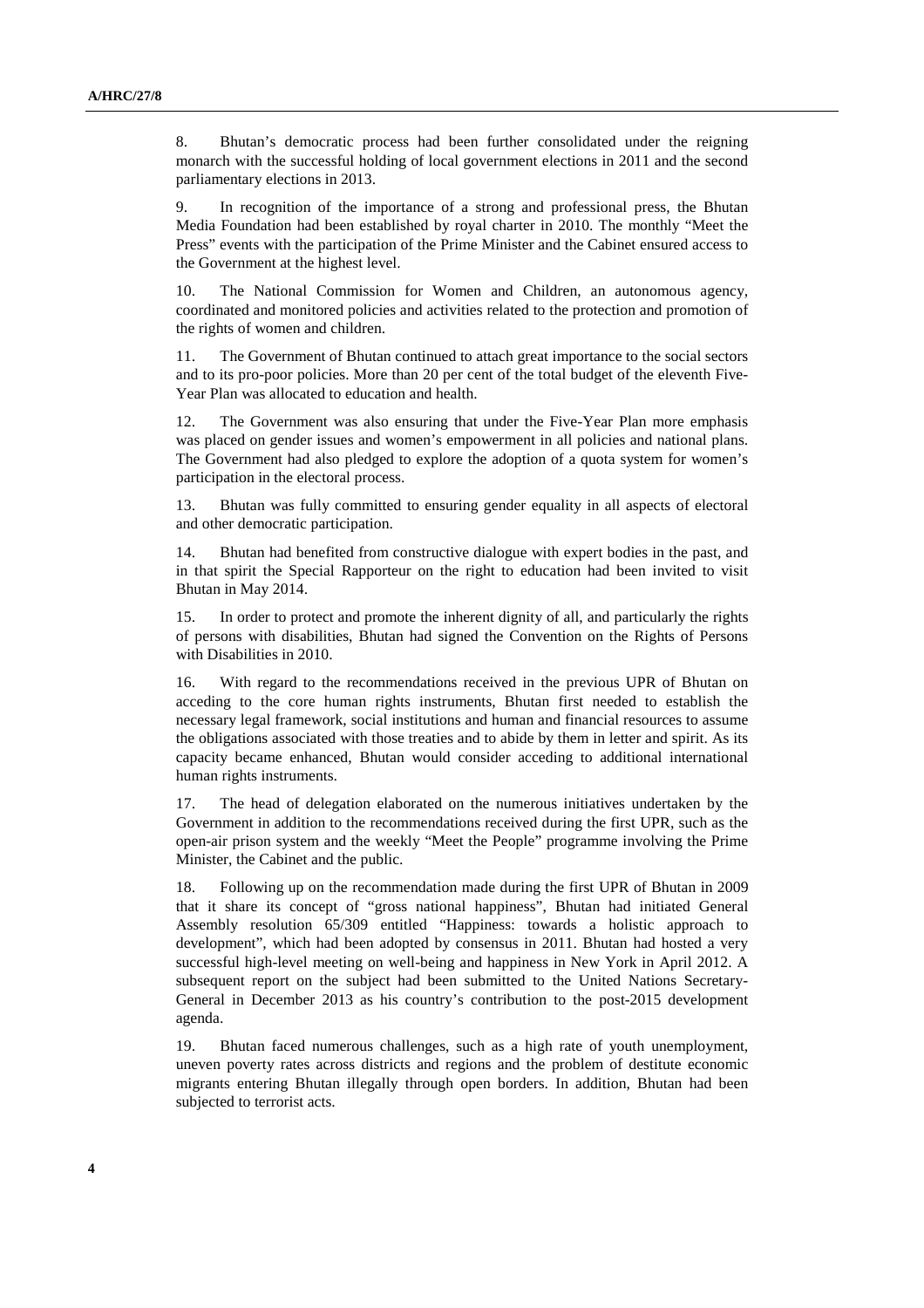20. Bhutan looked forward to an open and constructive dialogue.

#### **B. Interactive dialogue and responses by the State under review**

21. During the interactive dialogue, 88 delegations made statements. A number of delegations thanked Bhutan for its comprehensive report and commended the progress made in promoting and protecting human rights since the first UPR in 2009. The dialogue with civil society during the preparation of the national report was considered a positive step. The recommendations made during the dialogue are to be found in section II of the present report.

22. Austria welcomed the holding of the 2013 parliamentary elections, the development of democracy and the institutionalization of an independent judiciary. It welcomed initiatives to promote women's safety and develop civil society. It looked forward to the repatriation of refugees. Austria made recommendations.

23. Azerbaijan welcomed the adoption of laws for the protection of women and children and the establishment of a separate division for that purpose. It congratulated Bhutan on having strengthened its anti-corruption legislation and noted efforts to reduce poverty. Azerbaijan made recommendations.

24. Bahrain welcomed the national plans to protect human rights, dignity and justice. It noted the measures regarding women's political participation, the protection of women from violence and youth unemployment. It expressed the hope that Bhutan would continue its efforts to protect vulnerable groups. Bahrain made recommendations.

25. Bangladesh congratulated Bhutan on its elections, which had further consolidated the democratic process. It noted progress towards the Millennium Development Goals and gender equality in education. It noted that poverty remained prevalent. Bangladesh made a recommendation.

26. Belarus welcomed the invitation to the Special Rapporteur on the right to education, as well as progress in combating human trafficking and corruption and promoting women's and children's rights. It noted that further efforts were needed to combat poverty and youth unemployment. Belarus made recommendations.

27. The Plurinational State of Bolivia commended efforts to strengthen child protection, which would improve the Government's capacity to respond to violence, abuse and exploitation affecting children. It made recommendations.

28. Botswana noted initiatives regarding social protection for vulnerable groups. It welcomed the Domestic Violence Prevention Act. It expressed concern regarding reports of child labour and abuse of children and urged Bhutan to implement child protection legislation. Botswana made recommendations.

29. Brazil acknowledged the consolidation of the democratic process. It noted the challenge of providing education for all. It expressed concern at violent and exploitative practices against women and children. Brazil made a recommendation.

30. Brunei Darussalam commended Bhutan on the adoption of an inclusive process for the preparation of the report. It commended efforts to promote children's rights, particularly through the provision of education. It welcomed youth unemployment programmes. It made recommendations.

31. Cambodia commended efforts to uphold the rule of law and strengthen democracy in Bhutan. It noted legislative progress, including the adoption of child protection laws. It commended Bhutan for organizing events to raise awareness of human rights. Cambodia made recommendations.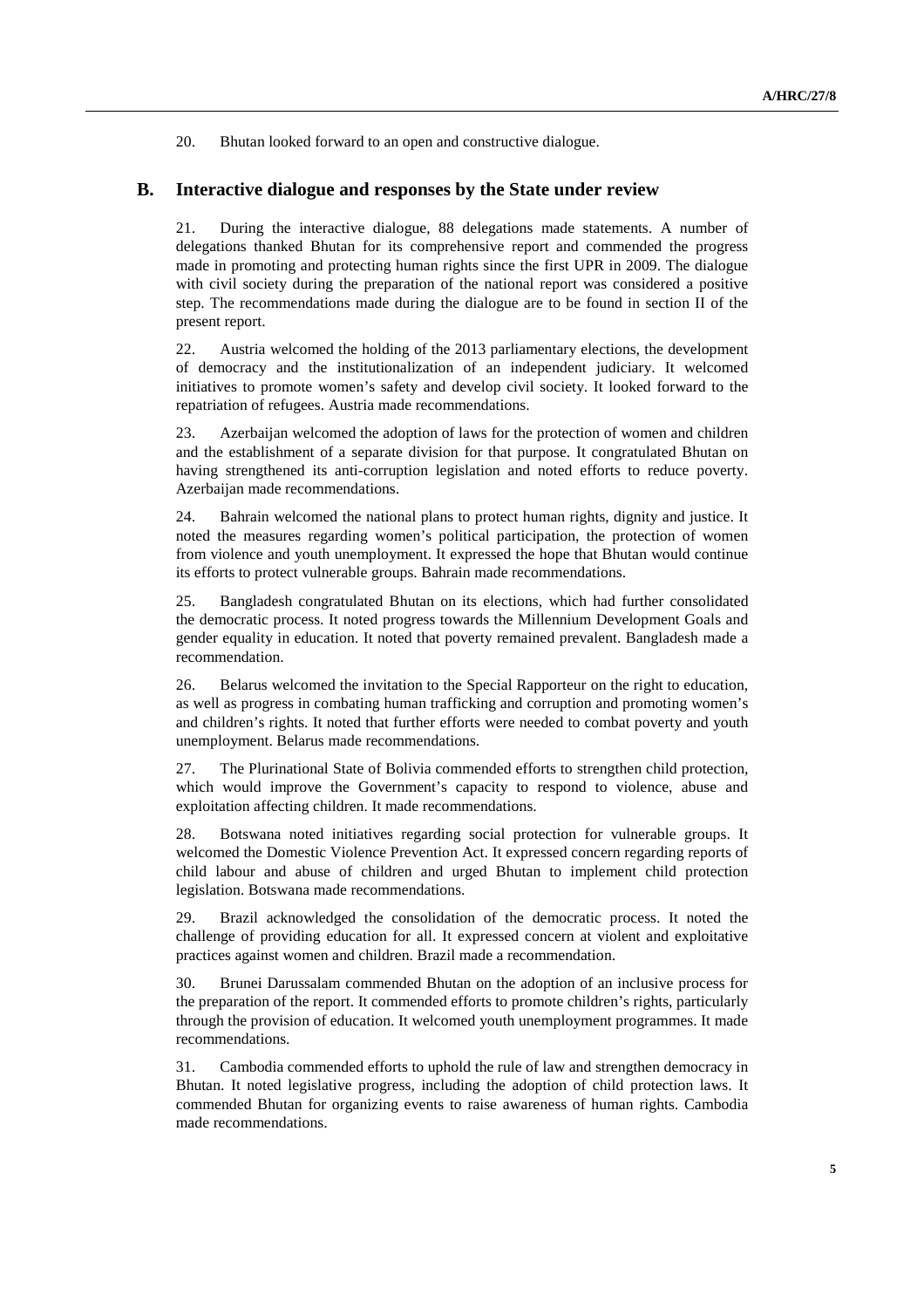32. Canada requested information on the dialogue with Nepal concerning Bhutanese refugees, future initiatives and cooperation with the United Nations High Commissioner for Refugees. It applauded the peaceful transition of Bhutan to democracy and noted its achievement of certain Millennium Development Goals. Canada made recommendations.

33. Chad noted the considerable progress in implementing recommendations and improving the human rights situation. It welcomed the inclusive report preparation process, which had involved consultation with many stakeholders. Chad made recommendations.

34. China welcomed investment in education and health and efforts to promote gender equality and protect vulnerable groups. It acknowledged the challenges that Bhutan faced and called on the international community to provide support. China made recommendations.

35. Costa Rica noted measures to strengthen the judiciary and to promote a culture of human rights through awareness-raising events. It invited Bhutan to continue its work on human rights education. It made recommendations.

36. Cuba commended Bhutan for its investment in free education and health care and for the attention given to the needs of children with disabilities. It noted social protection initiatives to enhance the population's quality of life. Cuba made a recommendation.

37. The Czech Republic commended Bhutan for the steps taken, including the adoption of legislation to combat corruption and domestic violence. It encouraged Bhutan to make progress in various areas. It made recommendations.

38. The Democratic People's Republic of Korea expressed appreciation for the commitment, efforts and achievements of Bhutan in the field of human rights, including the implementation of previously accepted recommendations. It made recommendations.

39. Denmark commended Bhutan for its constructive engagement and the progress made. It noted that Bhutan had not taken steps towards ratifying the Convention against Torture and Other Cruel, Inhuman or Degrading Treatment or Punishment and drew attention to the initiative aimed at achieving universal ratification of that convention through the provision of assistance. Denmark made a recommendation.

40. Egypt noted the gradual consolidation of democracy, accompanied by progress in areas such as education and poverty reduction. It acknowledged the challenges concerning youth employment and food security and encouraged Bhutan to maintain its commitment to those areas. Egypt made recommendations.

41. Eritrea noted efforts towards inclusive education for children with disabilities, and progress towards achieving the Millennium Development Goals. It noted the decline in poverty but recognized that the latter still posed a major challenge. Eritrea made recommendations.

42. Ethiopia commended efforts to enhance the legislative framework in various areas. It welcomed the development and poverty reduction goals set by Bhutan and encouraged it to further strengthen efforts to tackle poverty. Ethiopia made recommendations.

43. France commended Bhutan for its efforts to consolidate the democratic process and improve the human rights situation, and encouraged it to continue those efforts. France made recommendations.

44. Gabon commended Bhutan for its commitment to human rights. It welcomed the improvement of the legislative framework, including the adoption of legislation to prevent violence and corruption. It noted that many challenges still needed to be addressed. Gabon made recommendations.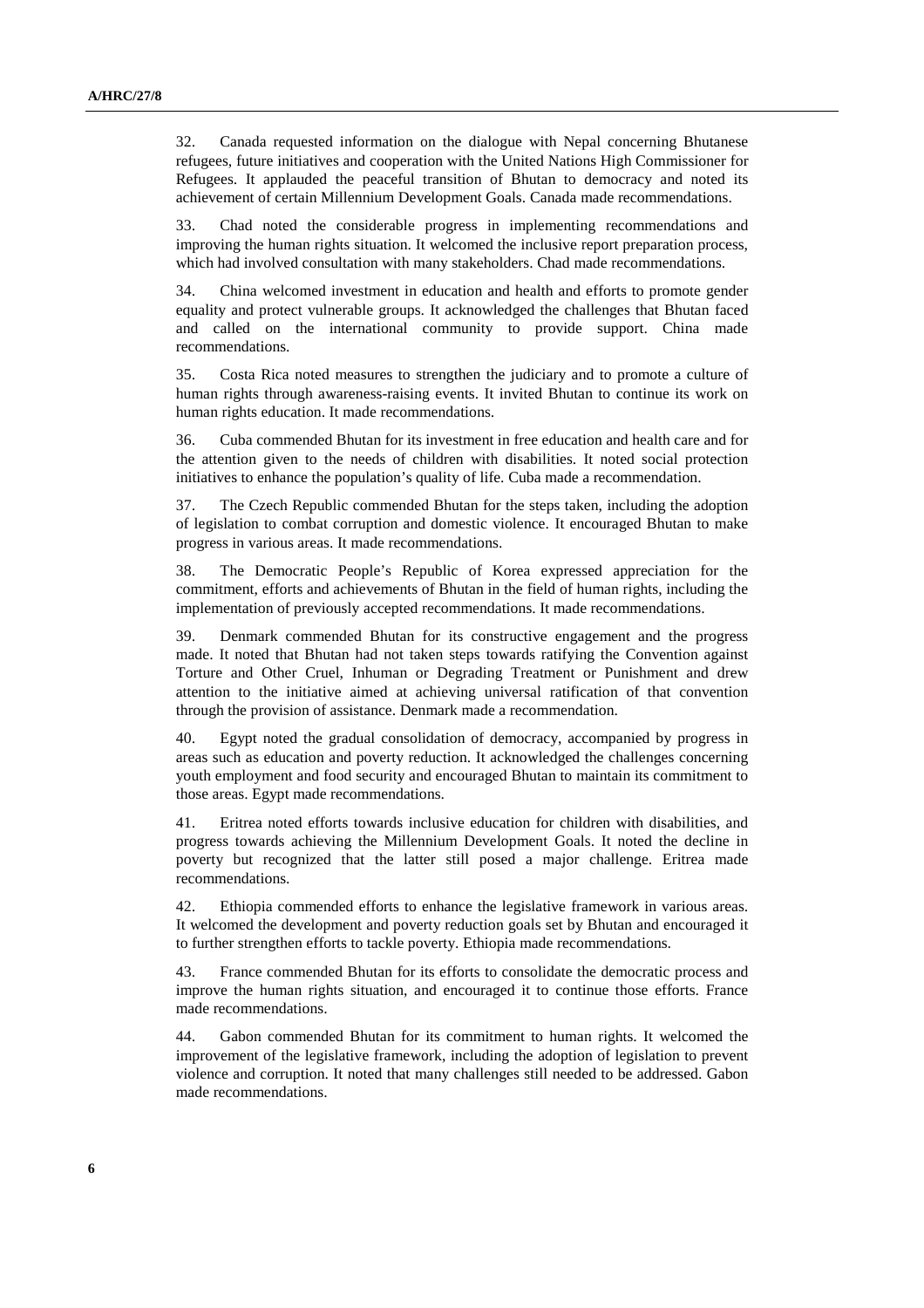45. Germany acknowledged the positive developments that had led to the peaceful and democratic change of government. It commended steps to implement previous UPR recommendations, notably the enactment of the Domestic Violence Prevention Act. Germany made recommendations.

46. Ghana applauded steps to implement previous UPR recommendations. It requested clarification of the work and functions of the Gross National Happiness Commission, which had taken part in the preparation of the report. Ghana made a recommendation.

47. India commended the commitment of Bhutan to democracy and a free press, its achievements in poverty reduction, its efforts to consolidate the democratic process, and its holding of elections in 2013. It acknowledged the challenges facing Bhutan. India made recommendations.

48. Indonesia noted efforts to ensure women's political participation, and the consideration of a quota system. It welcomed plans to reduce poverty and to assist vulnerable groups through targeted intervention. Indonesia made recommendations.

49. Iraq commended Bhutan for its achievements in improving the human rights situation since the first UPR cycle, its initiatives to protect women and children from violence, and its strengthening of human rights legislation. It welcomed efforts to promote political, economic and social rights and to combat poverty.

50. Ireland encouraged Bhutan to adhere to international instruments. It drew attention to the pending visit request by the Special Rapporteur on freedom of religion or belief. It expressed concern at the prevalence of malnutrition, which increased child mortality and the likelihood of the non-fulfilment of Millennium Development Goal 4. Ireland made recommendations.

51. The Islamic Republic of Iran commended the constructive engagement of Bhutan in the UPR process. It noted the drafting of rules and regulations under the Child Care and Protection Act. It expressed appreciation for poverty reduction efforts and programmes. It made recommendations.

52. Italy commended Bhutan for its poverty alleviation efforts, for having taken steps towards ratifying international instruments and for having ratified the Convention on the Rights of the Child and the optional protocols thereto on the involvement of children in armed conflict and on the sale of children, child prostitution and child pornography. It expressed concern regarding child marriage and child labour. Italy made recommendations.

53. Jordan welcomed the enactment of the Domestic Violence Prevention Act, the Child Care and Protection Act and the Anti-Corruption Act, as well as the establishment of the National Commission for Women and Children. Jordan made recommendations.

54. Kazakhstan noted the signing of the Convention on the Rights of Persons with Disabilities, the adoption of related domestic legislation, improved education and health care provision, and efforts to combat domestic violence and human trafficking. It welcomed the establishment of the National Commission for Women and Children and improved awareness of human rights. Kazakhstan made recommendations.

55. Kuwait commended progress in poverty alleviation through programmes such as the Rural Economy Advancement Programme and the National Rehabilitation Programme for the most vulnerable groups. Kuwait made a recommendation.

56. Kyrgyzstan noted the recent reduction in poverty and the provision of free education and health care. It expressed support for anti-corruption measures, which had improved the situation. Kyrgyzstan made recommendations.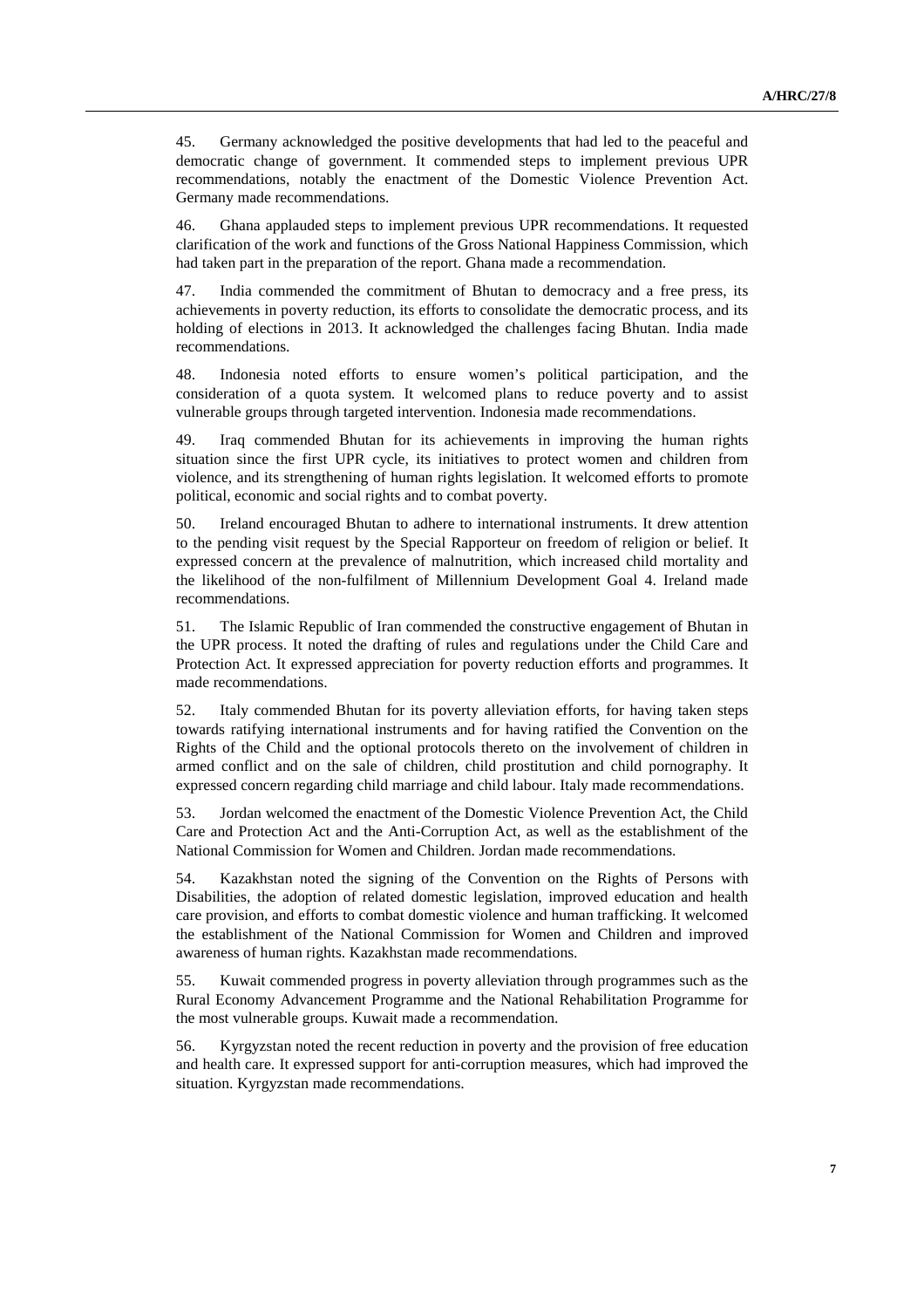57. The Lao People's Democratic Republic noted the adoption of human rights legislation and progress in alleviating poverty and promoting gender equality, youth employment and access to free education and health care. It made a recommendation.

58. Latvia applauded the ratification of the optional protocols to the Convention on the Rights of the Child on the involvement of children in armed conflict and on the sale of children, child prostitution and child pornography. It highlighted the important role of the human rights special procedures. Latvia made recommendations.

59. Madagascar recognized the strengthened normative and institutional framework and encouraged Bhutan to continue the democratic process. It noted progress in promoting the right to education, children's rights and the right to health. Madagascar made recommendations.

60. Malaysia expressed appreciation for the strengthening of national institutions, as it had previously recommended. It noted the strengthened rule of law and democracy, consolidated by successful elections in 2011 and 2013. Malaysia made a recommendation.

61. Maldives noted progress towards universal education, including for children with disabilities, which required support from the international community. It noted the improved legislative framework. The Gross National Happiness Index had improved development indices. Maldives made recommendations.

62. Regarding women's participation in politics, the delegation stated that, in line with the current Government's pledge to establish legal quotas for women's participation in politics, the National Commission for Women and Children had taken many steps, including the establishment of the Bhutan Network for Empowering Women.

63. To improve access to justice for female victims of violence, the delegation explained, the Domestic Violence Prevention Act of 2013 allowed domestic violence cases to be filed not only by the police but also by a victim, a complainant, a protection officer or a service provider. The involvement of the judiciary in issuing protection orders to victims also improved access to justice for victims.

64. In response to comments on youth unemployment, the delegation stated that the Government was drafting a national employment policy and improving coordination between the private sector and government agencies to better align skills with available jobs. Steps were being taken to establish a business opportunity and information centre to provide credit particularly to small and medium-sized enterprises, and to explore overseas employment opportunities for young people.

65. Mauritius welcomed the parliamentary elections of 2013. It noted that an improved institutional framework was supported by resources and legislation, that primary education was free and compulsory, and that happiness was recognized as a development paradigm. Mauritius made a recommendation.

66. Mexico welcomed the participation of civil society in the preparation of the national report. It expressed concern regarding the lack of ratification of international instruments, including the International Covenant on Civil and Political Rights, the Convention against Torture and the Rome Statute of the International Criminal Court. Mexico made recommendations.

67. Mongolia highlighted the strengthening of democracy and the rule of law as well as new legislation promoting judicial independence and legal reform. It welcomed the signature of the Convention on the Rights of Persons with Disabilities and urged Bhutan to become a party to other instruments. Mongolia made a recommendation.

68. Montenegro noted efforts to improve the institutional and legislative framework. It asked about plans to improve cooperation with international human rights mechanisms and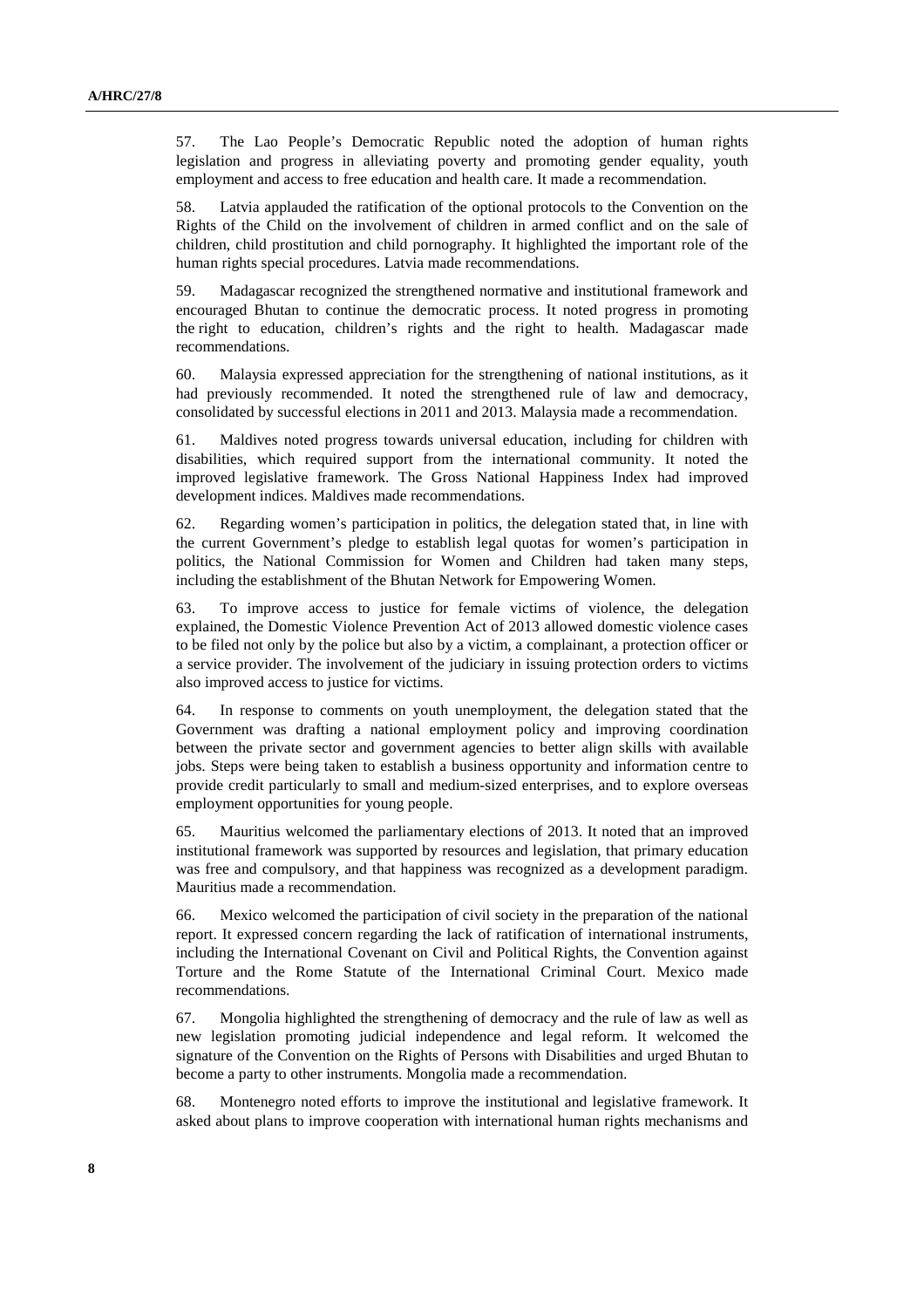prevent domestic violence and harmful traditional practices. Montenegro made recommendations.

69. Morocco commended Bhutan for its promotion of the "national happiness" concept. It asked how Bhutan would combat youth unemployment, and for details of planned sustainable solutions to challenges related to education, health care, infrastructure and the economy. Morocco made a recommendation.

70. Myanmar welcomed efforts towards poverty eradication and government programmes to provide free education through grade 10. It noted new human rights legislation. Myanmar made recommendations.

71. Nepal applauded efforts to strengthen democracy, combat gender-based violence and enhance female representation in decision-making. Repatriation of refugees was the only solution to the refugee crisis, and it urged Bhutan to cooperate. Nepal made recommendations.

72. The Netherlands commended Bhutan on its transition to a democratic constitutional monarchy and its efforts to achieve the Millennium Development Goals. It was concerned that refugees wishing to return to Bhutan could not do so. It made recommendations.

73. Nicaragua recognized progress towards improving human rights and commended the provision of support by the international community. It noted the Domestic Violence Prevention Act and the Child Care and Protection Act. Nicaragua made recommendations.

74. Oman noted the enactment of national legislation and efforts towards achieving the Millennium Development Goals, and that improving economic conditions, tackling unemployment, alleviating poverty and providing health care and education were national priorities. Oman made a recommendation.

75. Pakistan commended Bhutan for its enactment of several new laws to advance human rights. It welcomed measures towards environmental conservation, which promoted development and economic rights. Pakistan made recommendations.

76. Paraguay noted the reduction in poverty and welcomed legislation on domestic violence, the creation of institutions to protect women and children, and programmes to protect vulnerable groups and empower local governments. Paraguay made recommendations.

77. Peru commended Bhutan for its efforts to consolidate democracy and the rule of law. It welcomed measures to promote civil, political, economic, social and cultural rights. It encouraged international cooperation to tackle remaining challenges. Peru made recommendations.

78. The Philippines acknowledged the commitment of Bhutan to strengthening the rule of law, combating domestic violence, reducing the gender gap in tertiary education and increasing women's participation in politics. It noted the enactment of legislation on human trafficking. It urged Bhutan to cooperate with climate change initiatives. It made recommendations.

79. Portugal welcomed the extending of an invitation to the Special Rapporteur on the right to education, as well as the adoption of the Domestic Violence Prevention Act and the Child Care and Protection Act. It expressed concern regarding gender-based violence. Portugal made recommendations.

80. Saudi Arabia noted progress in protecting children's rights, providing access to high-quality gender-equal education, and combating domestic violence and human trafficking. It noted the creation of the National Commission for Women and Children. It made recommendations.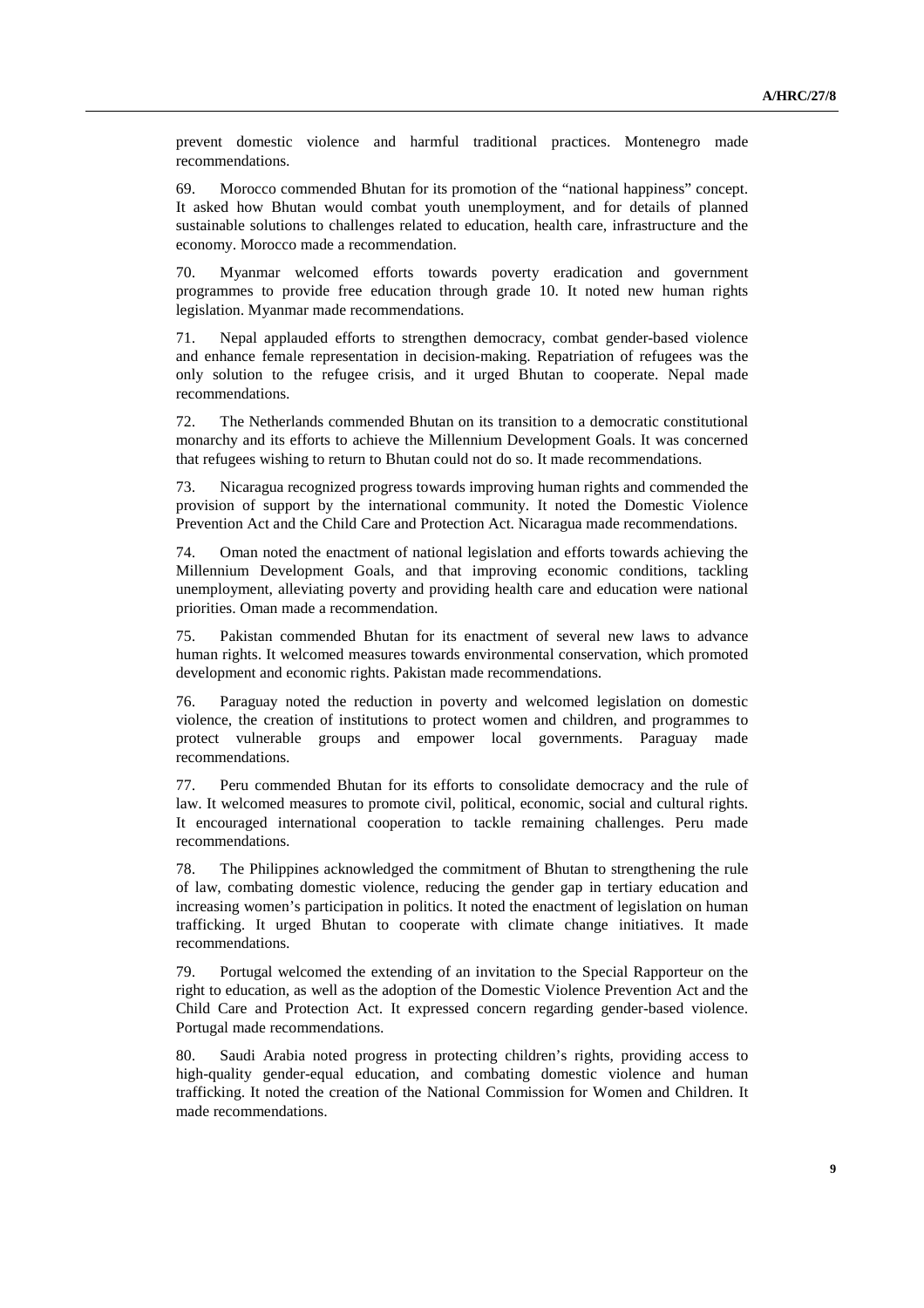81. Serbia welcomed the laws to protect children's rights and prevent domestic violence and encouraged Bhutan to implement them. The National Commission for Women and Children should be enabled to fulfil its mandate. Serbia made a recommendation.

82. Sierra Leone applauded the commitment of Bhutan to strengthening democracy and reducing poverty. Access to health care and good governance had improved. Bhutan should combat gender-based violence, increase women's access to justice and reduce youth unemployment. Sierra Leone made recommendations.

83. Singapore noted efforts to further the rule of law, strengthen judicial capacity and develop human resources. It acknowledged improvements to the education system and efforts to improve equal access to education. Singapore made recommendations.

84. Slovenia welcomed the signing of the Convention on the Rights of Persons with Disabilities. It noted that the high incidence of child marriage was a major factor contributing to the significant number of low-birth-weight babies. Slovenia made recommendations.

85. Solomon Islands commended efforts to mainstream gender into development plans and policies and the commitment to collaborating with and supporting civil society organizations, given their critical role in advancing human rights. It made recommendations.

86. South Africa commended the priority given to environmental conservation, socioeconomic development, good governance and the preservation of culture. It encouraged Bhutan to make further efforts to tackle non-communicable diseases and to promote, protect and ensure the fulfilment of human rights. It made recommendations.

87. South Sudan noted the commitment to strengthening the promotion and protection of human rights through the adoption of relevant legislation. It applauded initiatives to enhance democracy, notably through public awareness-raising programmes. It made a recommendation.

88. Spain welcomed measures to promote inclusive education, especially for persons with disabilities, and efforts to combat gender-based violence. It expressed concern about discrimination on grounds of sexual orientation. It made recommendations.

89. Sri Lanka was encouraged by progress towards the Millennium Development Goals, although challenges remained, including insufficient food and nutrition security and chronic malnutrition among a third of children. It noted the commitment to environmental conservation. It made recommendations.

90. The State of Palestine welcomed efforts to ensure that democracy took firm root, but noted that challenges remained. The youth unemployment rate, which was higher than the national average, also remained a concern. The State of Palestine made recommendations.

91. The Sudan highlighted the alternative development model of Bhutan, which was based on the concept of "gross national happiness" and emphasized a more holistic approach to development, with people at its centre. The Sudan made a recommendation.

92. Switzerland welcomed the progress made in strengthening the democratic process. It expressed concern about the situation of Bhutanese refugees in Nepal and the fact that certain ethnic groups continued to suffer discrimination in Bhutan. Switzerland made recommendations.

93. The United Republic of Tanzania commended Bhutan for holding successful elections and establishing development plans, and for its achievements in the areas of economic development, education, health care, food and nutrition security, and youth employment. The United Republic of Tanzania made a recommendation.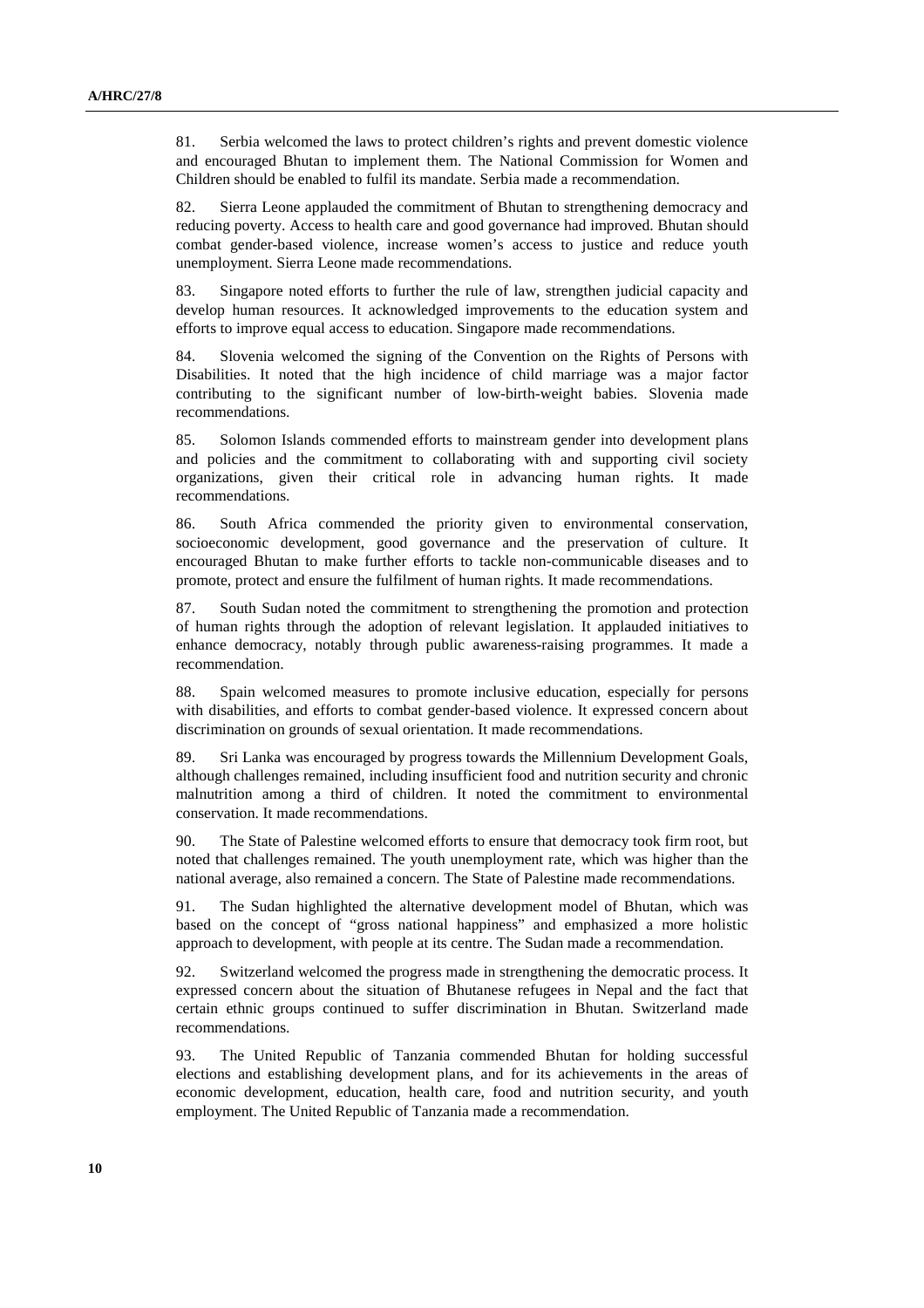94. Thailand welcomed the significant role played by the National Commission for Women and Children and the signing of the Convention on the Rights of Persons with Disabilities in 2010. It cited remaining challenges, including illegal immigration and macroeconomic management. Thailand made recommendations.

95. Timor-Leste welcomed budgetary allocations to education and health and the priority given to guaranteeing free health services and primary education for all. It lauded progress towards gender equality in education. It made recommendations.

96. Tunisia encouraged Bhutan to continue the Prime Minister's weekly meetings with the people, and to ensure that human rights defenders, journalists and other actors were able to carry out their activities. Tunisia made a recommendation.

97. Turkey welcomed the adoption of legislation and progress towards strengthening the judiciary and combating corruption, achieving gender equality in education, meeting the needs of vulnerable children, reducing poverty and achieving food security. Turkey made recommendations.

98. Turkmenistan welcomed the strengthening of legislative, institutional and policy mechanisms for the promotion and protection of human rights, including the adoption of relevant legislation, and improvements in prison conditions. Turkmenistan made recommendations.

99. Uganda highlighted achievements, including the provision of free health care and primary education for all, a social safety net for vulnerable groups and progress towards the Millennium Development Goals. Uganda made recommendations.

100. The United Arab Emirates welcomed progress towards the Millennium Development Goals and efforts to ensure social equality and guarantee the rights of all citizens, including social and economic rights. It made a recommendation.

101. The United Kingdom of Great Britain and Northern Ireland welcomed the adoption of relevant legislation and calls by the National Commission for Women and Children to support women by empowering them economically. It expressed concern about early marriage and violence against women. It echoed calls for Bhutan to develop self-regulatory mechanisms for the media and adopt freedom of information legislation. It made recommendations.

102. The United States of America commended Bhutan for progress on its democratization agenda. It expressed disappointment at the failure to allow the return of ethnic Bhutanese refugees from camps in Nepal. It voiced concern regarding the fact that laws and practices restricted religious freedom and that consensual sexual acts between adults of the same sex were criminalized. The United States made recommendations.

103. Uruguay commended institutional and legislative changes and efforts to strengthen the judiciary and democracy. It encouraged Bhutan to invite special procedures mandate holders to visit the country. Uruguay made recommendations.

104. The Bolivarian Republic of Venezuela welcomed institutional and legislative measures to improve the management of public services, with the involvement of all stakeholders, and initiatives to reduce poverty and provide free health-care services. It made recommendations.

Viet Nam congratulated Bhutan on its efforts to uphold the rule of law, strengthen democracy and ensure the enjoyment of human rights and fundamental freedoms by its people. It made recommendations.

106. Yemen took note of the fact that, despite numerous challenges, Bhutan had enacted legislation to promote and protect human rights and strengthen the judiciary, and that it had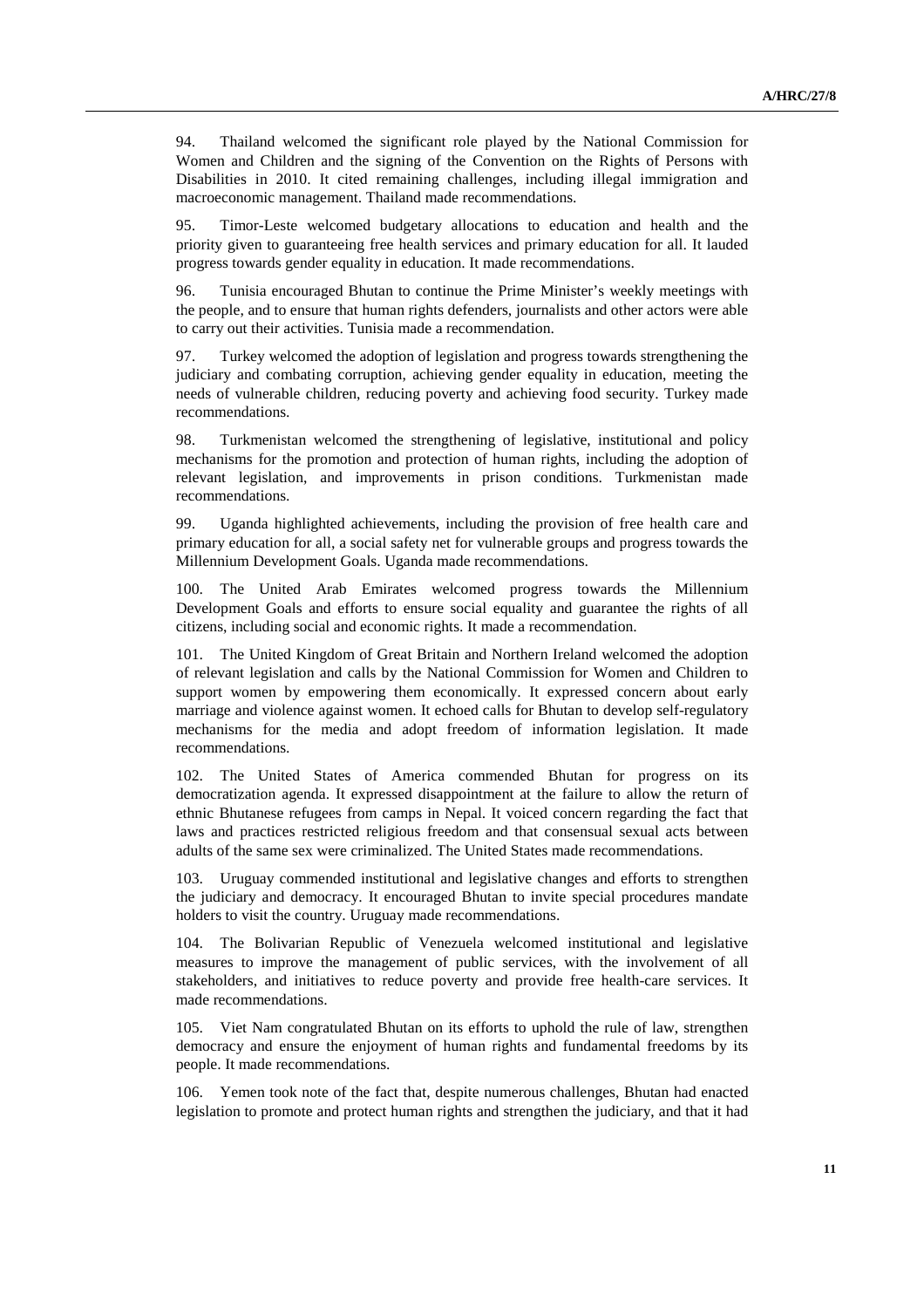built capacity and raised awareness, including by providing legal training on human rights. Yemen made a recommendation.

107. Zambia commended Bhutan for enacting key human rights legislation and for its efforts to provide free health care and education and protect marginalized people. It encouraged Bhutan to continue its efforts to promote and protect human rights. Zambia made recommendations.

108. Afghanistan welcomed the steps taken by Bhutan to promote economic and social rights. It recognized the important role of the National Commission for Women and Children in promoting and protecting the rights of women, children and the disadvantaged and the increasing number of civil society organizations and their growing role. Afghanistan made recommendations.

109. Algeria welcomed the adoption of domestic violence, child protection and anticorruption legislation and the creation of commissions to oversee efforts in the areas of human rights, women's issues, children's issues and gender equality. Algeria made recommendations.

110. Argentina encouraged Bhutan to ratify the Convention on the Rights of Persons with Disabilities and to accede to the other international human rights instruments to which it was not a party. Argentina recognized the State's concern for and commitment to women's rights. Argentina made recommendations.

111. Armenia encouraged Bhutan to ratify the Convention on the Rights of Persons with Disabilities and other international human rights conventions, particularly the Convention on the Prevention and Punishment of the Crime of Genocide. Armenia expressed concern regarding the number of young people who had never attended school. Armenia made recommendations.

112. Australia commended Bhutan for having held successful elections in 2013, for its progress towards the Millennium Development Goals, for its commitment to improving living standards and for its legal reforms to address human rights issues. It expressed concern about the situation of Bhutanese refugees living in Nepal. Australia made recommendations.

113. In response to the questions raised regarding freedom of religion, the delegation explained that the Bhutanese people had the freedom to embrace and practise any religion of their choosing. The delegation referred to article 7, paragraph 4 of the Constitution, which guaranteed the right to practise any religion provided a person was not compelled to belong to a faith by means of coercion or inducement.

114. Regarding questions relating to electoral issues, the delegation explained that Bhutanese citizens who were at least 18 years old were entitled to vote. However, according to the Constitution and the Election Act of 2008, members of the royal family, religious figures and members of religious institutions could neither participate in the electoral process nor join political parties, as they were meant to remain above politics, without promoting any party or candidate in an election. The Election Commission was an independent entity, as stipulated in the Constitution and the Election Act.

115. Regarding the issue of people in refugee camps in eastern Nepal, the delegation explained that the problem was not a straightforward refugee situation but rather arose from illegal economic immigration. The root cause was the massive movement of people in the region who suffered from extreme poverty, environmental degradation and political instability. There were more than 130,000 non-Bhutanese workers in Bhutan – more than in the 1990s. Some married local people in order to be able to stay in Bhutan, and some even requested citizenship. The Governments of Bhutan and Nepal had agreed that there were a variety of people in the camps, including non-Bhutanese people. The delegation expressed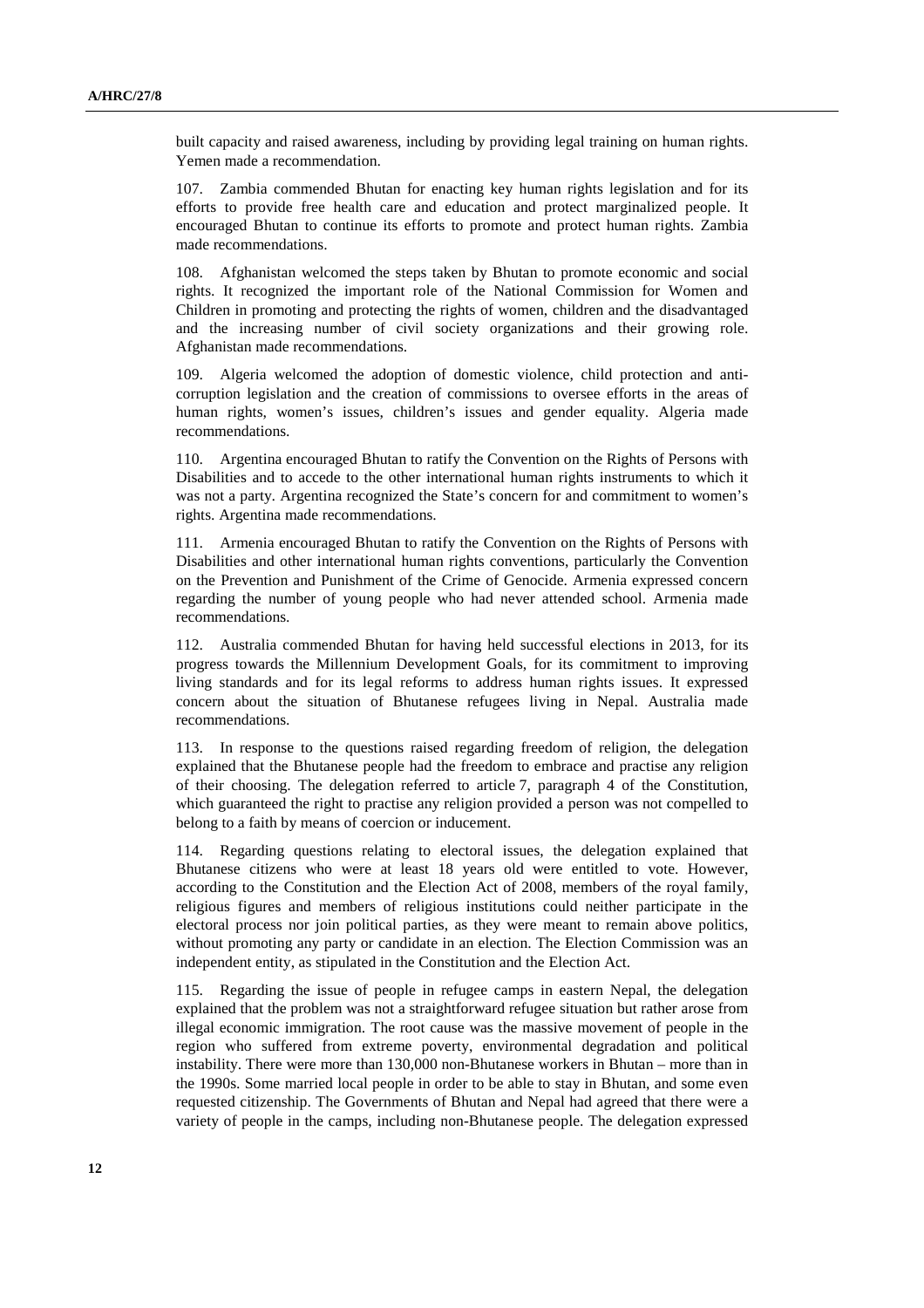appreciation for the resettlement of refugees to third countries by the core group of countries.

116. Responding to the questions regarding children's rights, the delegation explained that Bhutan was a member of the South Asia Initiative to End Violence against Children and was working to address child protection issues, such as child marriage, corporal punishment and harmful traditional practices.

117. In conclusion, the delegation thanked all participating member States for their participation. Bhutan valued the recommendations received and would seriously consider them.

#### **II. Conclusions and/or recommendations**\*\*

118. **The following recommendations formulated during the interactive dialogue enjoy the support of Bhutan:** 

118.1 **Ratify the Optional Protocol to the Convention on the Rights of the Child on the sale of children, child prostitution and child pornography and the Optional Protocol to the Convention on the Rights of the Child on the involvement of children in armed conflict (Chad);** 

118.2 **Continue to review national legislation in order to ensure that it is in line with the State's international human rights obligations (Turkmenistan);** 

118.3 **Establish a national child welfare committee, as provided for by the Child Care and Protection Act (South Africa);** 

118.4 **Establish an effective organization within the Government for implementing the child protection programme as an initial step (Turkey);** 

118.5 **Continue providing assistance to the National Commission for Women and Children through capacity-building and providing additional human resources and technical expertise (Afghanistan);** 

118.6 **Further its endeavours with regard to the smooth and productive activity of the Women and Child Protection Division within the country (Azerbaijan);** 

118.7 **Step up efforts on monitoring and evaluation of the activities related to women's empowerment and child protection through development of an appropriate monitoring system (Belarus);** 

118.8 **Strengthen the monitoring and evaluation efforts of women's empowerment and child protection through development of appropriate monitoring mechanisms (Ethiopia);** 

118.9 **Continue developing the institutional framework with respect to the promotion and protection of human rights (Jordan);** 

118.10 **Pursue its commitment to developing human resources and to strengthening national social and political institutions in order to enhance its capacity to fulfil its international human rights obligations (Timor-Leste);** 

118.11 **Strengthen its national efforts in promoting human rights education and training (Egypt);** 

The conclusions and recommendations have not been edited.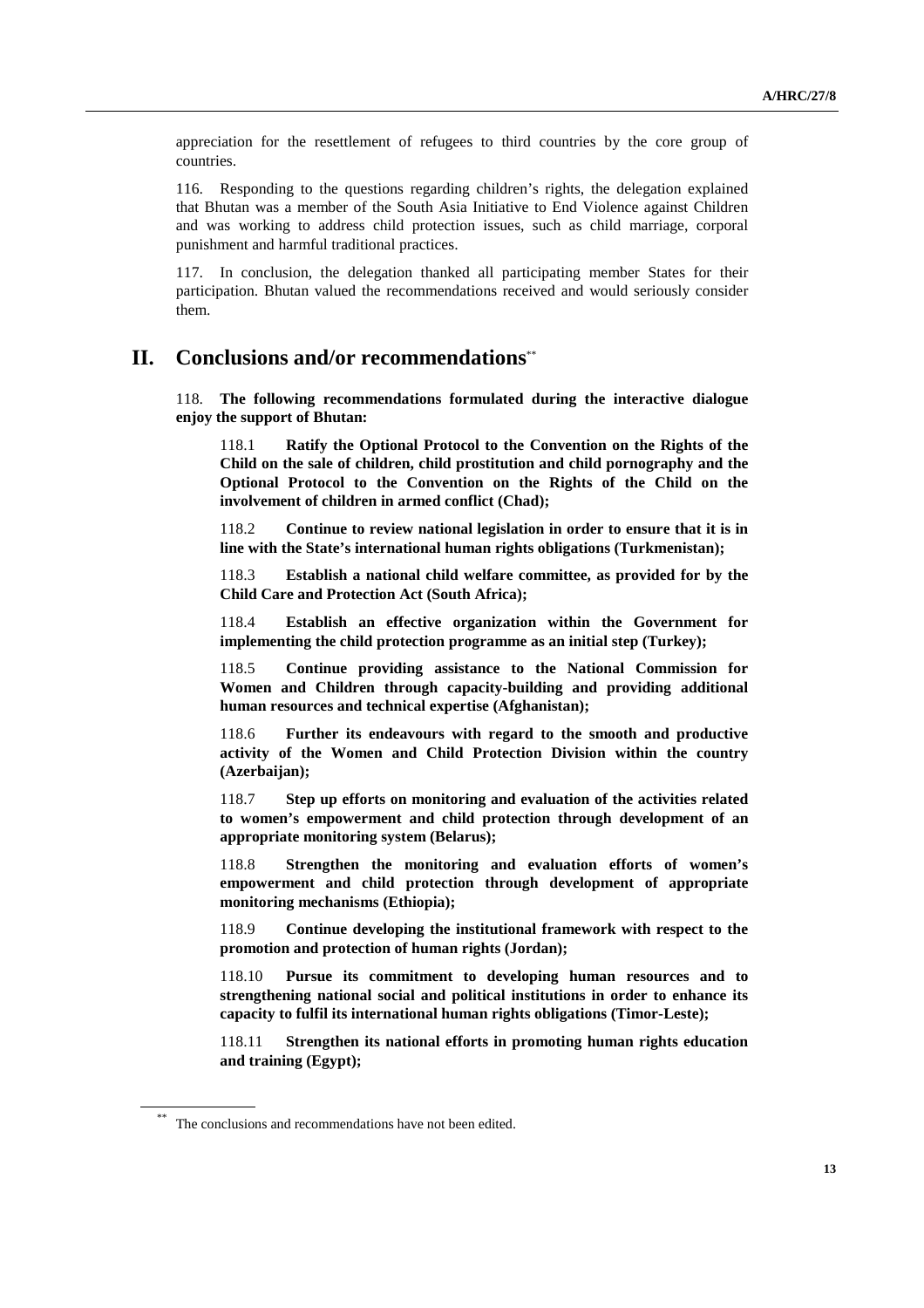118.12 **Continue to seek assistance from the United Nations system and the international community in order to promote human rights awareness throughout the country (Timor-Leste);** 

118.13 **Continue its cooperation with the United Nations and other international organizations to overcome the remaining constraints and challenges (Lao People's Democratic Republic);** 

118.14 **Request from the international community the necessary help and technical assistance to meet its obligations under international conventions and treaties (Morocco);** 

118.15 **Continue its efforts to implement its international human rights obligations (Pakistan);** 

118.16 **Call for technical assistance for capacity-building to fulfil international treaty reporting obligations (Uganda);** 

118.17 **Continue its policies in improving women's rights (Jordan);** 

118.18 **Ensure the protection and advancement of women's rights, especially in rural areas, and, in particular, promoting wider participation of women in politics and decision-making on national and local levels and strengthening combating violence against women and children (Czech Republic);** 

118.19 **Pay further attention to the issue of domestic violence, the gender gap in tertiary education and women's participation in politics (Kyrgyzstan);** 

118.20**. Formulate awareness-raising activities as part of efforts to prevent the practice of child marriage, and consider improving the availability of antenatal and postnatal services to women (Slovenia);** 

118.21 **Continue taking the necessary measures to promote the rights of children and women (Nicaragua);** 

118.22 **Take further measures to address violence against women and shortcomings concerning the enjoyment of rights by women and girls (Portugal);** 

118.23 **Continue its efforts to raise awareness in rural communities about marriage laws and the dangers of child, early and forced marriage (Canada);** 

118.24 **Continue to provide for all needs of vulnerable children, and especially children from poor socioeconomic backgrounds (Islamic Republic of Iran);** 

118.25 **Continue efforts to provide social care for children at risk, especially those from socioeconomically poor backgrounds (Yemen);** 

118.26 **Continue efforts to promote children's rights and the right to education (Saudi Arabia);** 

118.27 **Apply the law of 2011 in relation to the protection of children (Madagascar);** 

118.28 **Take measures to effectively implement the Plan of Action for Child Protection (Plurinational State of Bolivia);** 

118.29 **Expedite the preparation and adoption of norms and regulations to implement the provisions of the Child Adoption Act and the 2011 Child Care and Protection Act (Plurinational State of Bolivia);**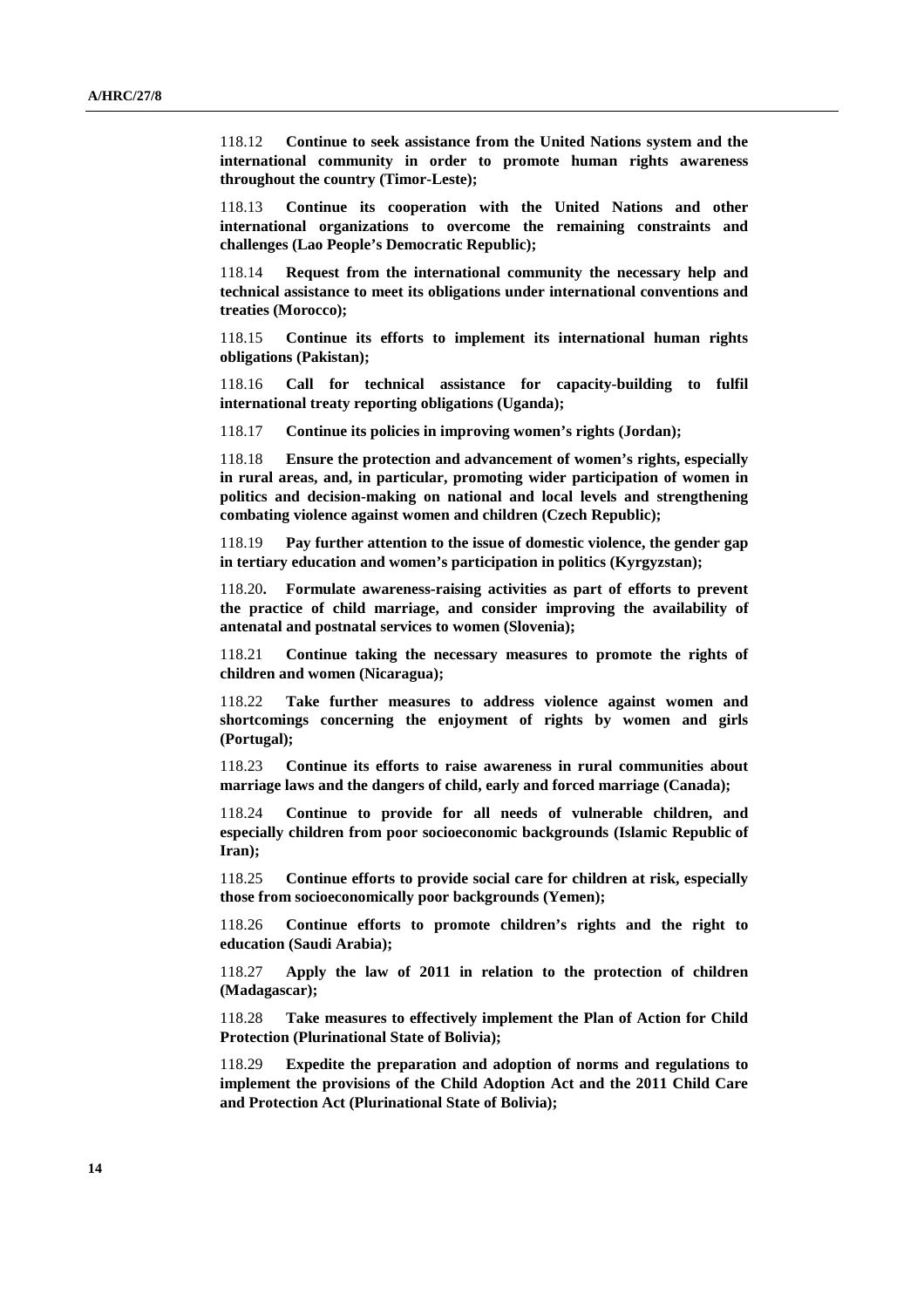118.30 **Continue with measures to improve the conditions of access to education and to health services for all, without discrimination (Algeria);** 

118.31 **Continue to give priority attention to the protection of women and children from domestic violence, including by implementing and closely monitoring the impact of the Domestic Violence Prevention Act (Germany);** 

118.32 **Adopt measures to combat violence against women, including domestic violence (France);** 

118.33 **Strengthen measures to combat gender-based violence, particularly by emphasizing awareness-raising in education and supporting programmes for the economic empowerment of women, especially in rural areas (Spain);** 

118.34 **Continue to enhance its engagement with its regional and international partners to facilitate building of capacities in countering domestic and gender-based violence and human trafficking, especially of women and children (Philippines);** 

118.35 **Continue efforts to prevent and combat trafficking in human beings, including in the framework of training professionals and increasing the level of awareness (Belarus);** 

118.36 **Increase its efforts to prevent unacceptable forms of child labour (Italy);** 

118.37 **Carry on with measures to ensure the effective and impartial enforcement of the laws and to end impunity in cases of domestic violence (Argentina);** 

118.38 **Continue to improve the rule of law and undertake further measures to enhance the capacity of its law enforcement agencies (Singapore);** 

118.39 **Strengthen the rule of law and good governance, including capacitybuilding for the law enforcement system and national institutions on human rights (Viet Nam);** 

118.40 **Take steps to expedite public access to information through the right to information bill (India);** 

118.41 **Facilitate the growth and development of civil society organizations in the country (Afghanistan);** 

118.42 **Pursue efforts towards a solid democratic culture, particularly the participation of women in political life and in senior civil service posts (Switzerland);** 

118.43 **Continue developing a long-standing democratic culture, including by increasing the participation of women in decision-making and intensifying efforts to strengthen accountability (State of Palestine);** 

118.44 **Take further steps in promoting political participation of women (Kazakhstan);** 

118.45 **Continue its advocacy campaign to encourage greater participation by women in the political process at the national and local levels (Indonesia);** 

118.46 **Take measures to increase the political participation of women (India);** 

118.47 **Encourage greater participation of women in the political process (Malaysia);**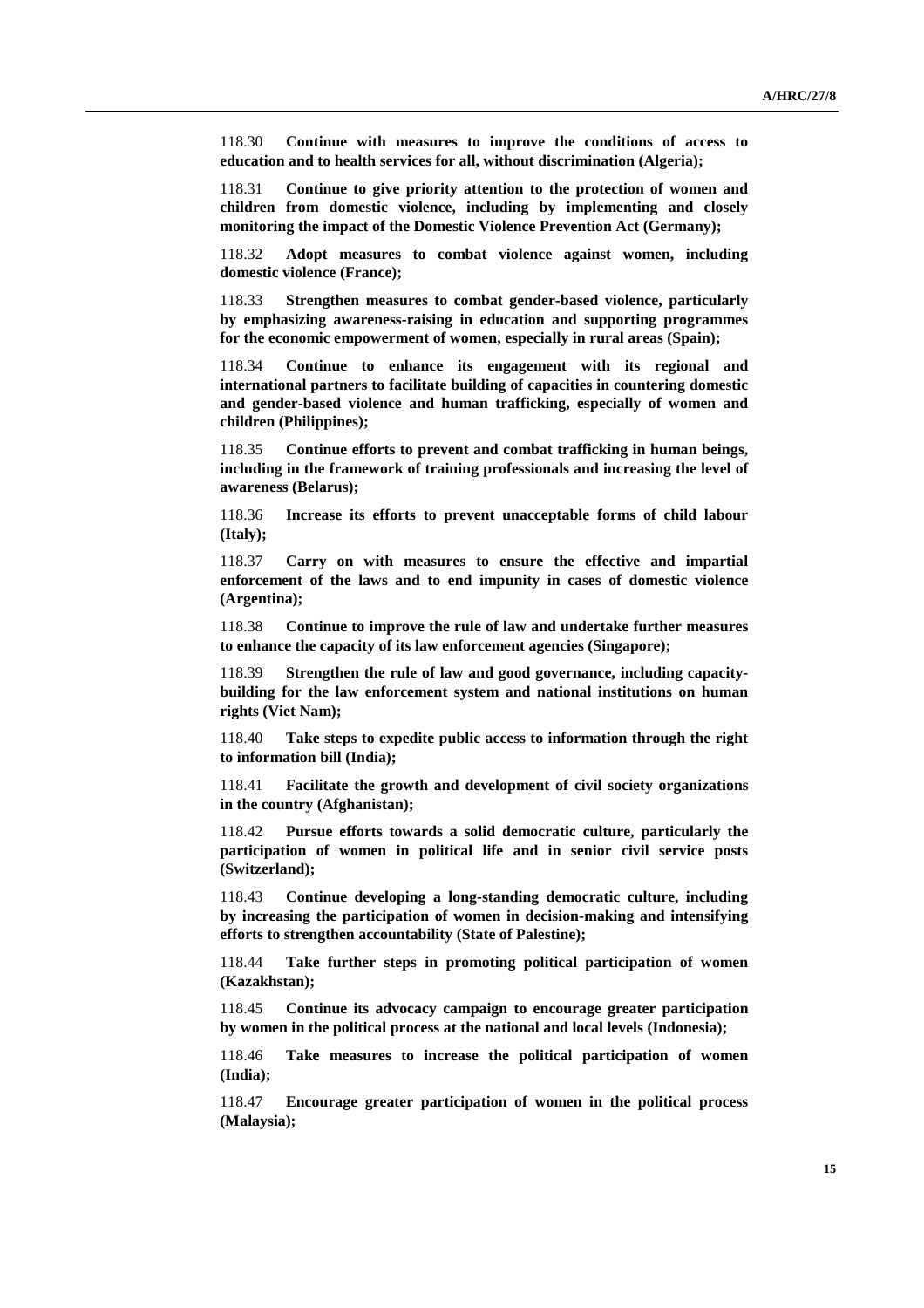118.48 **Develop gender policies that allow a wider participation of women in politics (Paraguay);** 

118.49 **Undertake campaigns to encourage greater women's participation in politics (Cambodia);** 

118.50 **Review and address gaps in education and training policies and outline strategies to ensure employment growth, improve working conditions and provide equal opportunities (State of Palestine);** 

118.51 **Develop a comprehensive national policy and strategic plans to create jobs and provide equal opportunities (Bahrain);** 

118.52 **Continue efforts to foster economic growth and to enhance employment opportunities (Oman);** 

118.53 **Intensify efforts to implement the National Employment Policy in creating more employment opportunities for the youth population (Islamic Republic of Iran);** 

118.54 **Continue to take effective measures in favour of youth employment (China);** 

118.55 **Continue to implement youth unemployment programmes in order to produce a skilled workforce to meet the requirements of the labour market and promote youth entrepreneurship (Brunei Darussalam);** 

118.56 **Attach more attention to job creation, especially addressing youth unemployment (Turkey);** 

118.57 **Remunerate participation in internship programmes and accompany them with technical education training through shared programmes with the country's economic and industrial sector (Mexico);** 

118.58 **Continue the implementation of a more concrete system of social protection through the initiatives listed in the national report, and call on the international community to support those national efforts (Cuba);** 

118.59 **Continue the programmes related to poverty reduction and continue the efforts to create a stronger system of social protection (Kuwait);** 

118.60 **Further develop its sound social policies in order to increase the quality of life of its people, particularly in the neediest areas (Bolivarian Republic of Venezuela);** 

118.61 **Continue to develop its human resources for further harmonizing and mainstreaming international obligations into domestic legislation and practices, with more focus on employment, education, health care, food security and social welfare, especially in rural and remote areas (Viet Nam);** 

118.62 **Continue intensifying its efforts in poverty eradication and economic development with a view to graduating from the least developed country category by 2020 (United Republic of Tanzania);** 

118.63 **Continue its efforts to further reduce poverty, particularly in rural areas (Cambodia);** 

118.64 **Make more efforts to reduce poverty, leading to balanced and inclusive growth (China);** 

118.65 **Continue to implement public policies to combat poverty (Paraguay);**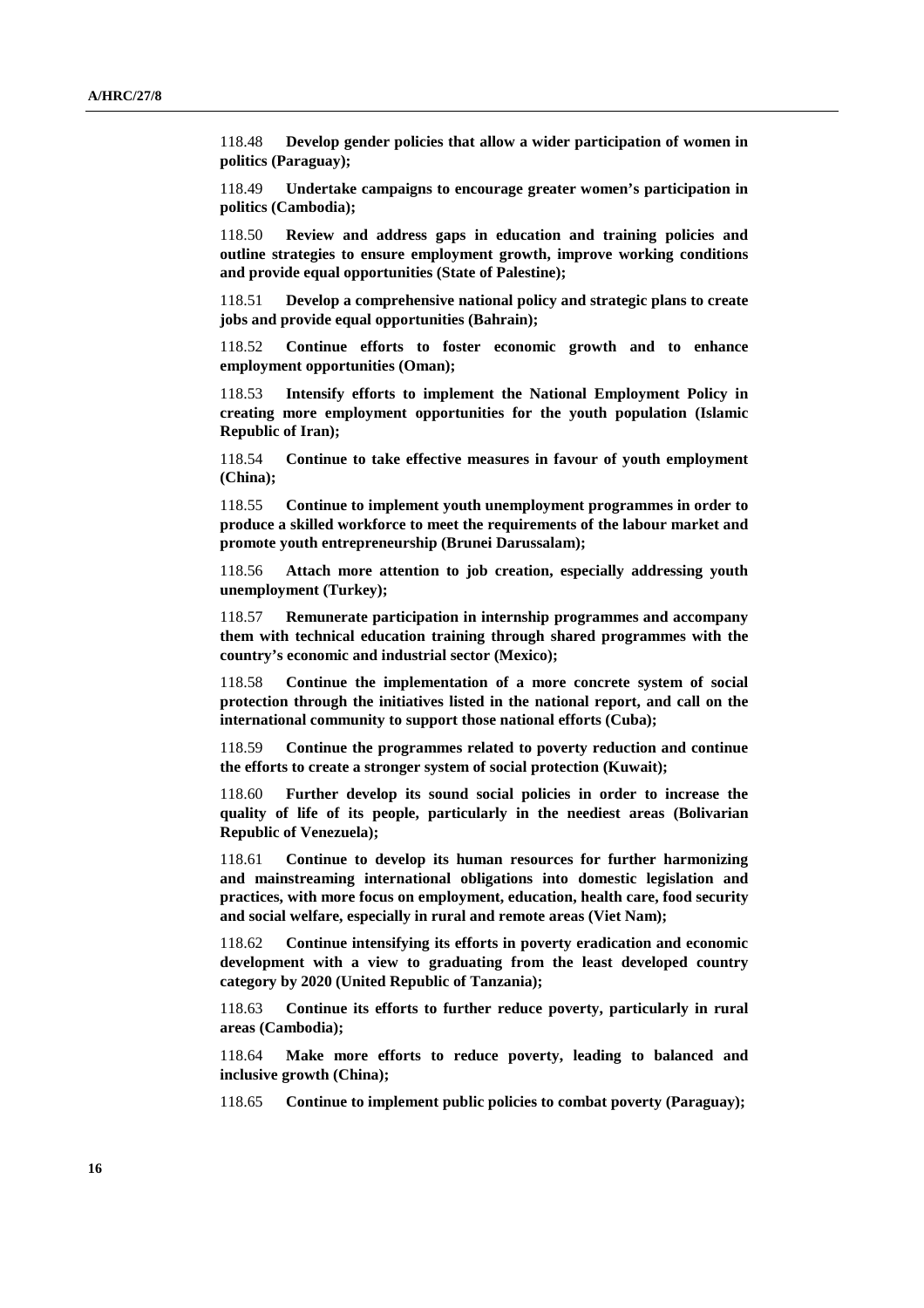118.66 **Intensify the progress made to eliminate poverty by identifying the critical bottlenecks in society (Eritrea);** 

118.67 **Continue its measures for poverty reduction, including reduction of multi-dimensional poverty (Azerbaijan);** 

118.68 **Take concrete measures to reduce multi-dimensional poverty (Islamic Republic of Iran);** 

118.69 **Continue addressing the challenges in reducing multi-dimensional poverty (Myanmar);** 

118.70 **Continue to mobilize internal resources and capacity while strengthening cooperation with partners and United Nations agencies to address poverty challenges (Eritrea);** 

118.71 **Promote and protect the rights of peasants and other people working in rural areas (Plurinational State of Bolivia);** 

118.72 **Step up its efforts to further reduce poverty, particularly in rural areas (Indonesia);** 

118.73 **Allocate sufficient resources for potable water projects, especially in rural and marginalized areas (Mexico);** 

118.74 **Continue the process of strengthening free health care and free education in remote areas as well as strengthening the** *kidu* **welfare system for the benefit of vulnerable populations (United Arab Emirates);** 

118.75 **Continue to provide free health services, fully implementing the consolidated National Health Policy, which was launched in July 2011 (Democratic People's Republic of Korea);** 

118.76 **Further consolidate its successful health programmes that provide medical care that is universal, free and of quality for all Bhutanese (Bolivarian Republic of Venezuela);** 

118.77 **Continue its efforts to improve the quality of health services for mothers and children, including the education of pregnant women and mothers with a view to decreasing maternal and neonatal mortality rates, and to seek the assistance of the international community with a view to providing better health services to the people (Mauritius);** 

118.78 **Adopt a comprehensive approach that includes providing a healthy environment, safe water and sanitation and proper childcare, encouraging exclusive breastfeeding and improving the education and the health of mothers, in order to reduce the mortality rate of children under 5 (Ireland);** 

118.79 **Share its experiences in provision of free education to all children (Democratic People's Republic of Korea);** 

118.80 **Continue the ongoing efforts to promote inclusive education (Eritrea);** 

118.81 **Further develop the quality education policies in the country, paying special attention to providing school services to children in remote and difficult locations (Kazakhstan);** 

118.82 **Strengthen the Government's efforts to eliminate illiteracy, particularly in remote and difficult locations (Kyrgyzstan);**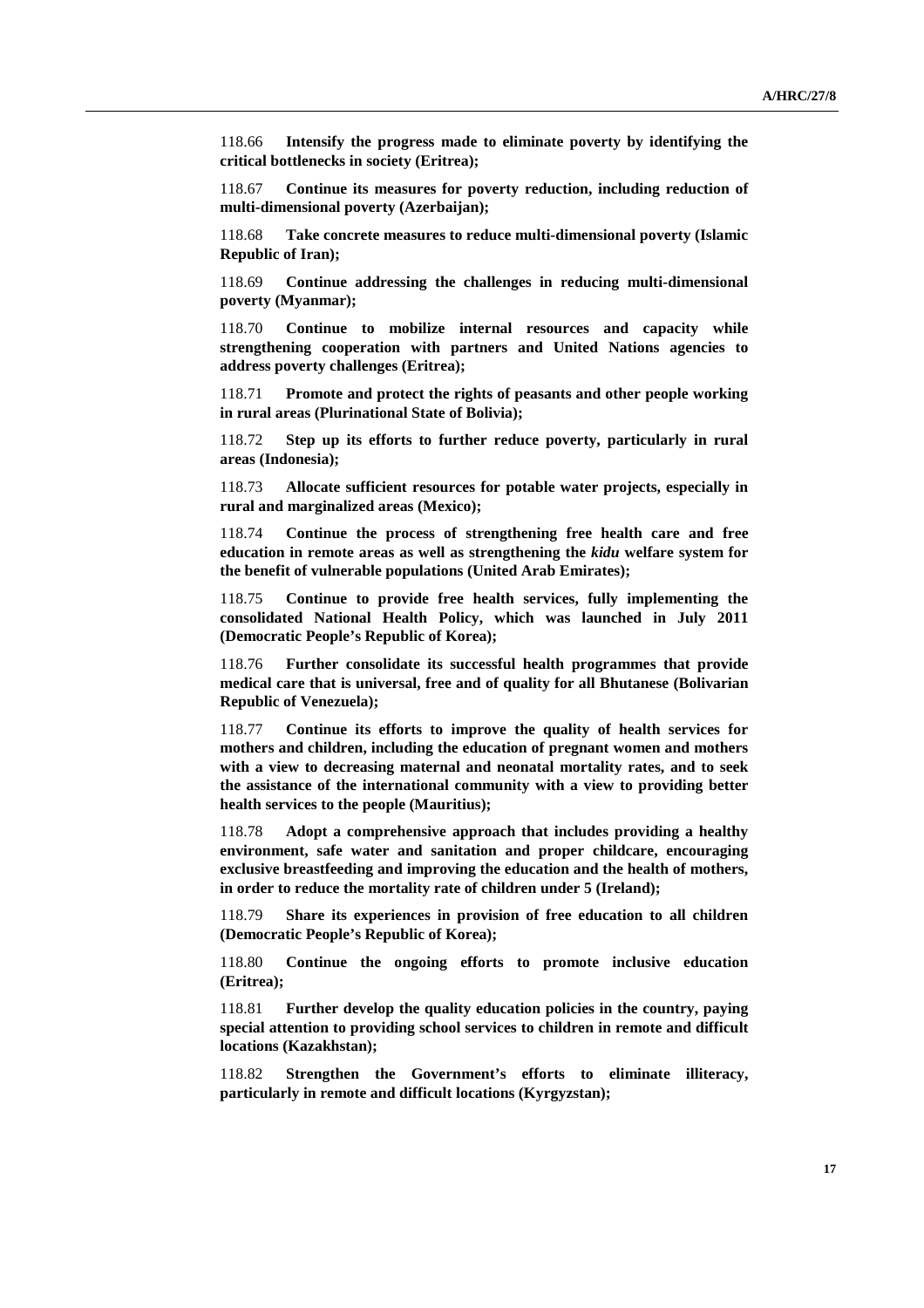118.83 **Continue to improve its education system and ensure equitable access to quality education for its people (Singapore);** 

118.84 **Continue taking measures to further promote and guarantee the right to education in the country, and particularly to increase school attendance among young people (Armenia);** 

118.85 **Take further measures to address the decline of female enrolment in schools, in order to ensure that young women complete their secondary education (Portugal);** 

118.86 **Continue programmes aimed at improving the level of education through financial support, especially for girls belonging to poor families (Bahrain);** 

118.87 **Further address the gender disparity in school enrolment rates at the tertiary level (Myanmar);** 

118.88 **Make use of the educational process to share the culture of human rights and raise awareness of those rights (Saudi Arabia);** 

118.89 **Continue its efforts to enhance access to quality education for all its young citizens, especially those with special needs (Brunei Darussalam);** 

118.90 **Work closely with the international community towards the priority goal of education for all, especially children with disabilities (Maldives);** 

118.91 **Continue implementing the Non-Formal Education programme for adults, including persons with disabilities (South Sudan);** 

118.92 **Further develop measures permitting the full inclusion of persons with disabilities in economic, political, social and cultural life, using a humanrights-based approach (Spain);** 

118.93 **Intensify efforts to operationalize the concept of gross national happiness and the tools used to monitor its implementation in the development process (Sudan);** 

118.94 **Continue to strengthen measures to achieve progress in the areas identified in the national development plan, through appropriate means (Sri Lanka);** 

118.95 **Request development assistance to achieve the Millennium Development Goals (Ethiopia);** 

118.96 **Continue its fight against poverty and the negative impacts of climate change with support from the international community (Bangladesh);** 

118.97 **Continue to avail itself of technical assistance and international cooperation in its efforts relating to disaster management and preparedness as well as climate change mitigation (Maldives);** 

118.98 **Develop and submit proposals for capacity development assistance in disaster management; proposals might include, for example, strengthening the knowledge of relevant national stakeholders of the impact of climate change and of sound disaster management from a human rights perspective (Solomon Islands);** 

118.99 **Continue to strengthen its environmental conservation efforts, which contribute to the global efforts to safeguard the common heritage of humankind (Sri Lanka);**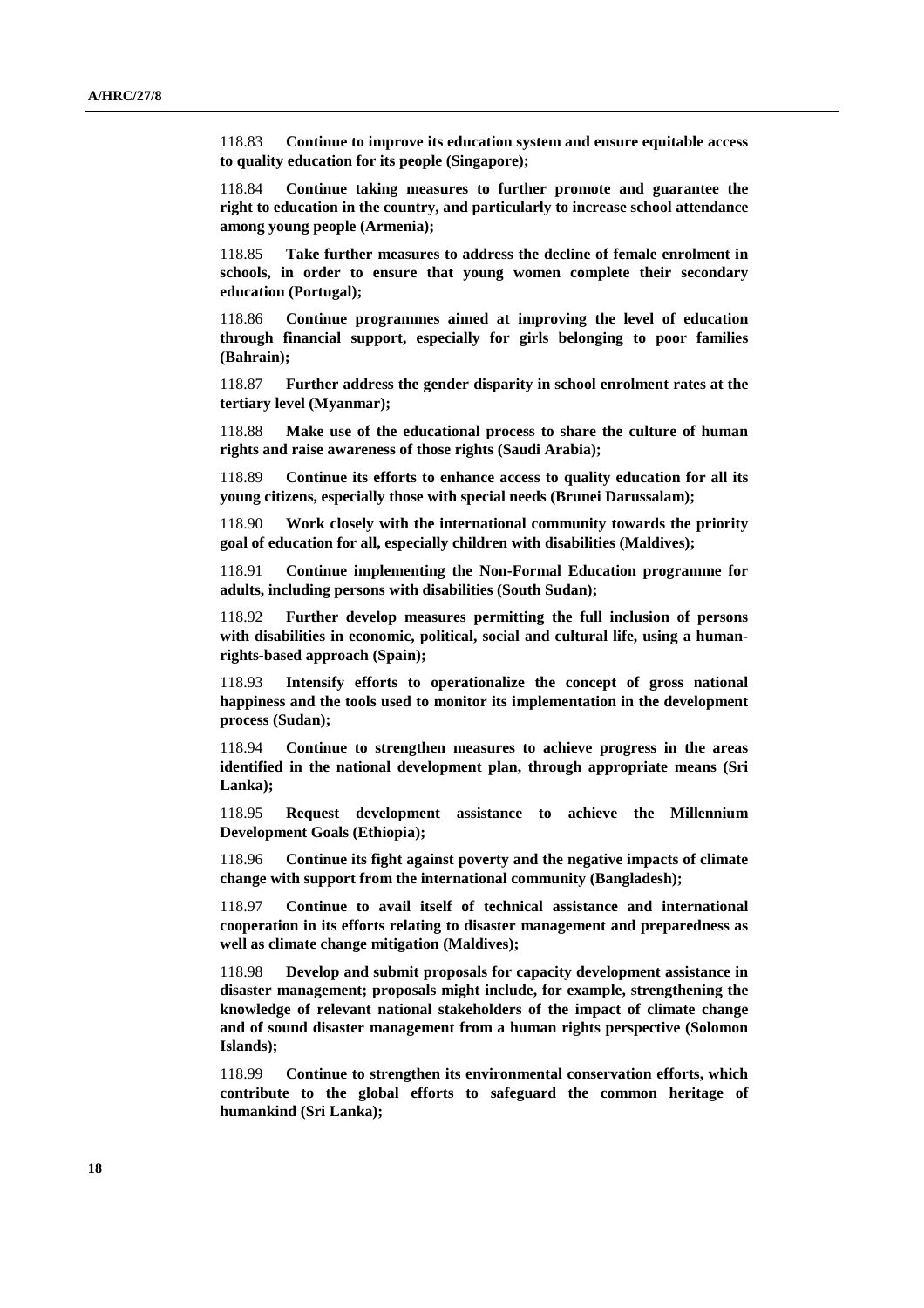118.100 **Continue to strengthen its environmental conservation efforts, which contribute significantly to global efforts to safeguard the common heritage of mankind (Pakistan);** 

118.101 **Request technical assistance and cooperation, as deemed appropriate, from the international community, including relevant United Nations and other specialized agencies, with a view to ensuring the promotion and protection of the full spectrum of human rights of its people (Mongolia);** 

118.102 **Call for technical assistance for gender development, women's empowerment, child protection, prevention of trafficking in persons and disaster management (Uganda);** 

118.103 **Continue its efforts to strengthen its anti-corruption legislation and institutional framework (Azerbaijan).** 

119. **Bhutan considers that recommendation 118.1 above has already been implemented.**

120. **Bhutan will examine the following recommendations and provide responses concerning them in due time, but no later than the twenty-seventh session of the Human Rights Council, to be held in September 2014:**

120.1 **Continue extending its international commitments and consider ratification of the International Covenant on Civil and Political Rights (Latvia); continue its efforts to establish a legal framework to protect human rights by ratifying core instruments, especially the International Covenant on Civil and Political Rights (France); take steps to ratify the core human rights conventions, in particular the International Covenant on Civil and Political Rights (Sierra Leone); ratify the International Covenant on Civil and Political Rights (Austria); accede to the international human rights instruments, in particular the International Covenant on Civil and Political Rights (Peru); ratify all core international human rights treaties, most notably the International Covenant on Civil and Political Rights (Germany); ratify or accede to the main instruments on human rights, in particular the International Covenant on Civil and Political Rights (Madagascar); ratify the international human rights instruments, particularly the International Covenant on Civil and Political Rights (Algeria); ratify the other core human rights treaties, including the International Covenant on Civil and Political Rights, without delay (Ghana); ratify the International Covenant on Civil and Political Rights (Tunisia); ratify the International Covenant on Civil and Political Rights (Botswana); ratify the International Covenant on Civil and Political Rights (Gabon); accede to the International Covenant on Civil and Political Rights and its protocols (Uruguay);** 

120.2 **Consider the possibility of acceding to the International Covenant on Economic, Social and Cultural Rights (Egypt); consider ratifying and implementing international human rights treaties such as the International Covenant on Economic, Social and Cultural Rights (Zambia); continue its efforts to establish a legal framework to protect human rights by ratifying core instruments, especially the International Covenant on Economic, Social and Cultural Rights (France); take steps to ratify the core human rights conventions, in particular the International Covenant on Economic, Social and Cultural Rights (Sierra Leone); ratify the International Covenant on Economic, Social and Cultural Rights (Austria); accede to the international human rights instruments, in particular the International Covenant on Economic, Social and Cultural Rights (Peru); ratify all core international human rights treaties, most**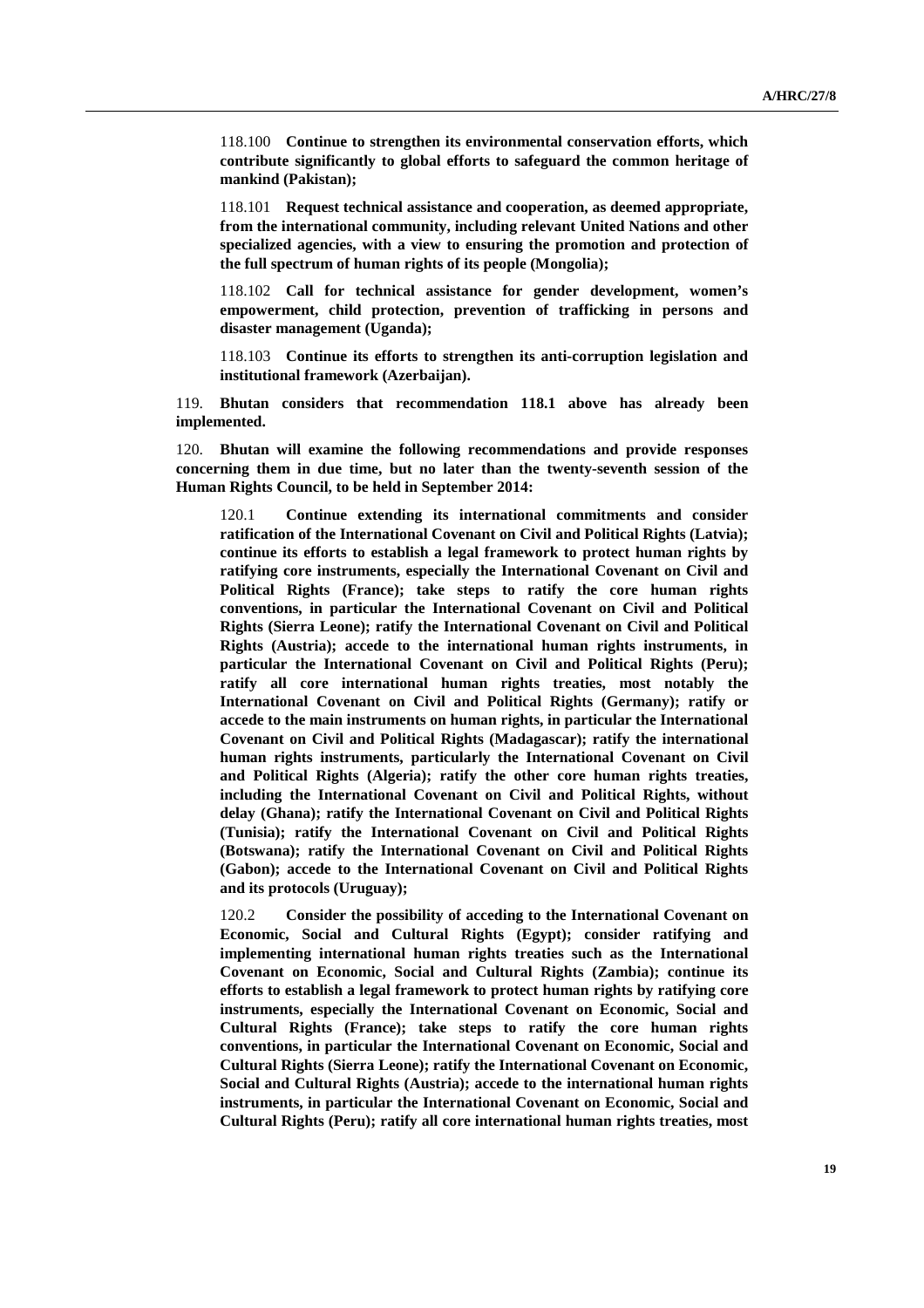**notably the International Covenant on Economic, Social and Cultural Rights (Germany); ratify or accede to the main instruments on human rights, in particular the International Covenant on Economic, Social and Cultural Rights (Madagascar); ratify the international human rights instruments, particularly the International Covenant on Economic, Social and Cultural Rights (Algeria); ratify the International Covenant on Economic, Social and Cultural Rights (Tunisia); ratify the International Covenant on Economic, Social and Cultural Rights and its Optional Protocol (Portugal); accede to the International Covenant on Economic, Social and Cultural Rights (Uruguay); sign and ratify the International Covenant on Economic, Social and Cultural Rights and its Optional Protocol (Spain);** 

120.3 **Continue its efforts to establish a legal framework to protect human rights by ratifying core instruments, especially the International Convention on the Elimination of All Forms of Racial Discrimination (France); ratify the International Convention on the Elimination of All Forms of Racial Discrimination, signed in 1973 (Peru); ratify or accede to the main instruments on human rights, in particular the International Convention on the Elimination of All Forms of Racial Discrimination (Madagascar); ratify the International Convention on the Elimination of All Forms of Racial Discrimination (Tunisia); accede to the International Convention on the Elimination of All Forms of Racial Discrimination (Gabon); ratify the International Convention on the Elimination of All Forms of Racial Discrimination (Chad);** 

120.4 **Continue extending its international commitments and consider ratification of the Convention against Torture and Other Cruel, Inhuman or Degrading Treatment or Punishment (Latvia); take steps to ratify the core human rights conventions, in particular the Convention against Torture and Other Cruel, Inhuman or Degrading Treatment or Punishment (Sierra Leone); ratify all core international human rights treaties, most notably the Convention against Torture and Other Cruel, Inhuman or Degrading Treatment or Punishment (Germany); ratify or accede to the main instruments on human rights, in particular the Convention against Torture and Other Cruel, Inhuman or Degrading Treatment or Punishment (Madagascar); ratify the Convention against Torture and Other Cruel, Inhuman or Degrading Treatment or Punishment (Tunisia); ratify the Convention against Torture and Other Cruel, Inhuman or Degrading Treatment or Punishment, as previously recommended (Denmark); accede to the Convention against Torture and Other Cruel, Inhuman or Degrading Treatment or Punishment (Uruguay);** 

120.5 **Ratify the International Covenant on Civil and Political Rights, the International Covenant on Economic, Social and Cultural Rights and the Convention against Torture and Other Cruel, Inhuman or Degrading Treatment or Punishment (Switzerland); ratify the International Covenant on Civil and Political Rights, the International Covenant on Economic, Social and Cultural Rights and the Convention against Torture and Other Cruel, Inhuman or Degrading Treatment or Punishment (United Kingdom of Great Britain and Northern Ireland);** 

120.6 **Consider the possibility of acceding to the International Convention on the Protection of the Rights of All Migrant Workers and Members of Their Families (Egypt); consider acceding to the International Convention on the Protection of the Rights of All Migrant Workers and Members of Their Families (Philippines); ratify the international human rights instruments, particularly the International Convention on the Protection of the Rights of All**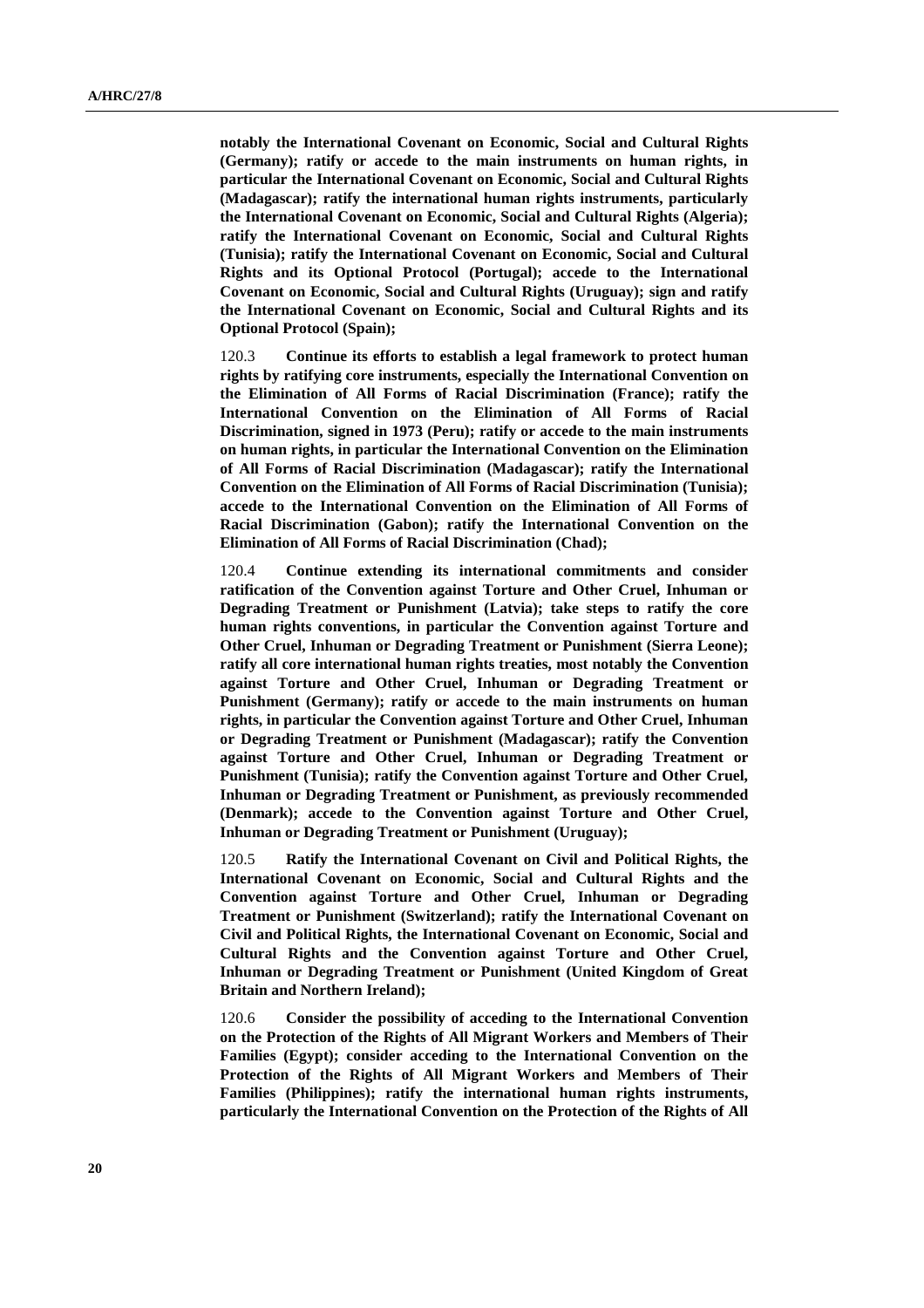**Migrant Workers and Members of Their Families (Algeria); ratify the other core human rights treaties, including the International Convention on the Protection of the Rights of All Migrant Workers and Members of Their Families, without delay (Ghana);** 

120.7 **Consider ratifying the Convention on the Rights of Persons with Disabilities at the earliest opportunity (Thailand); continue its efforts to establish a legal framework to protect human rights by ratifying core instruments, especially the Convention on the Rights of Persons with Disabilities, signed by Bhutan in 2010 (France); ratify the Convention on the Rights of Persons with Disabilities (Austria); ratify the international human rights instruments, particularly the Convention on the Rights of Persons with Disabilities (Algeria); ratify the Convention on the Rights of Persons with Disabilities and its Optional Protocol (Spain);** 

120.8 **Consider acceding to the International Convention for the Protection of All Persons from Enforced Disappearance (Zambia); continue its efforts to establish a legal framework to protect human rights by ratifying core instruments, especially the International Convention for the Protection of All Persons from Enforced Disappearance (France); accede to the International Convention for the Protection of All Persons from Enforced Disappearance (Uruguay);** 

120.9 **Ratify the Optional Protocol to the Convention on the Elimination of All Forms of Discrimination against Women (Brazil);** 

120.10 **Consider ratifying the main international human rights instruments not ratified, including the Rome Statute of the International Criminal Court (Paraguay); continue extending its international commitments and consider ratification of the Rome Statute of the International Criminal Court (Latvia); consider the possibility of acceding to the major international human rights treaties, including the Rome Statute of the International Criminal Court (Italy); ratify the Rome Statute of the International Criminal Court (Austria); ratify the Rome Statute of the International Criminal Court (Tunisia); accede to the Rome Statute of the International Criminal Court (Botswana); accede to the Rome Statute of the International Criminal Court (Australia); accede to and fully align its national legislation with the Rome Statute of the International Criminal Court, including by incorporating provisions to cooperate promptly and fully with the Court and investigate and prosecute genocide, crimes against humanity and war crimes effectively before its national courts, and accede to the Agreement on Privileges and Immunities of the Court (Netherlands);** 

120.11 **Consider becoming a member of the International Labour Organization (ILO) and ratifying the core ILO conventions (Austria); consider acceding to ILO Convention No. 189 (2011) concerning decent work for domestic workers (Philippines); ratify ILO Convention No. 182 (1999), concerning the prohibition and immediate action for the elimination of the worst forms of child labour, and No. 138 (173) on the minimum age for admission to employment (Mexico);** 

120.12 **Step up efforts to accede to the Trafficking in Persons Protocol (Philippines);** 

120.13 **Accede to the Convention on the Prevention and Punishment of the Crime of Genocide (Armenia);**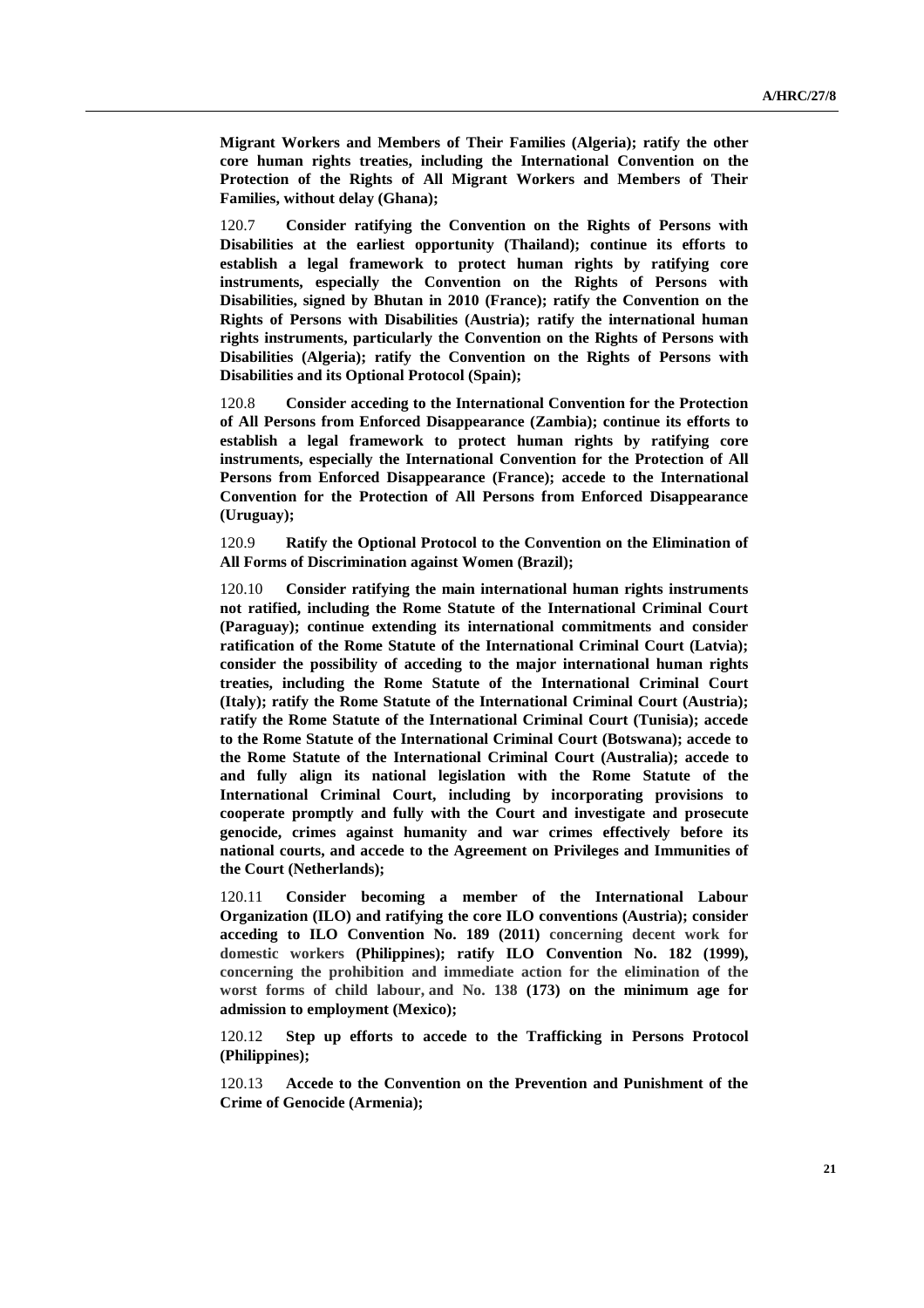120.14 **Accede to the 1951 Convention relating to the Status of Refugees and its 1967 Protocol and the 1961 Convention on the Reduction of Statelessness (Canada);** 

120.15 **Ratify the third Optional Protocol to the Convention on the Rights of the Child (Portugal);** 

120.16 **Continue efforts to accede to the international human rights treaties (Kazakhstan);** 

120.17 **Establish a relationship of constant cooperation with the United Nations human rights mechanisms (Paraguay);** 

120.18 **Improve cooperation with the United Nations treaty bodies, including by incorporating and implementing international human rights law standards (Montenegro);** 

120.19 **Step up cooperation with human rights bodies and consider extending a standing invitation to special procedures mandate holders, so as to enhance technical assistance and contribute to the overall improvement of standard setting in the country (Serbia);** 

120.20 **Consider further cooperation with the international human rights monitoring mechanisms, including treaty bodies and special procedures of the Human Rights Council (Turkmenistan);** 

120.21 **Collaborate with treaty bodies and special procedures mandate holders (Chad);** 

120.22 **Continue to establish cooperation with international human rights mechanisms and consider extending a standing invitation to all special procedures mandate holders of the Human Rights Council (Solomon Islands);** 

120.23 **Consider issuing a standing invitation to the special procedures mandate holders (Slovenia);** 

120.24 **Extend an open and standing invitation to the special procedure mandate holders to visit Bhutan (Peru); extend a standing invitation to all United Nations Human Rights Council special procedures mandate holders (Montenegro);** 

120.25 **Strengthen its cooperation with the special procedures of the Human Rights Council by extending a standing invitation to all special procedures mandate holders (Latvia);** 

120.26 **Accept requests for visits by United Nations special procedures mandate holders, including the Special Rapporteur on freedom of religion or belief (France);** 

120.27 **Invite without delay the Special Rapporteur on freedom of religion or belief to visit the country, and issue a standing invitation to all special procedures mandate holders (Czech Republic);** 

120.28 **Accept the request made by the Special Rapporteur on freedom of religion or belief to visit Bhutan (United Kingdom of Great Britain and Northern Ireland);** 

120.29 **Accept the visit request of the Special Rapporteur on freedom of religion or belief, and consider extending a standing invitation to all special procedures mandate holders of the Human Rights Council (Ireland);**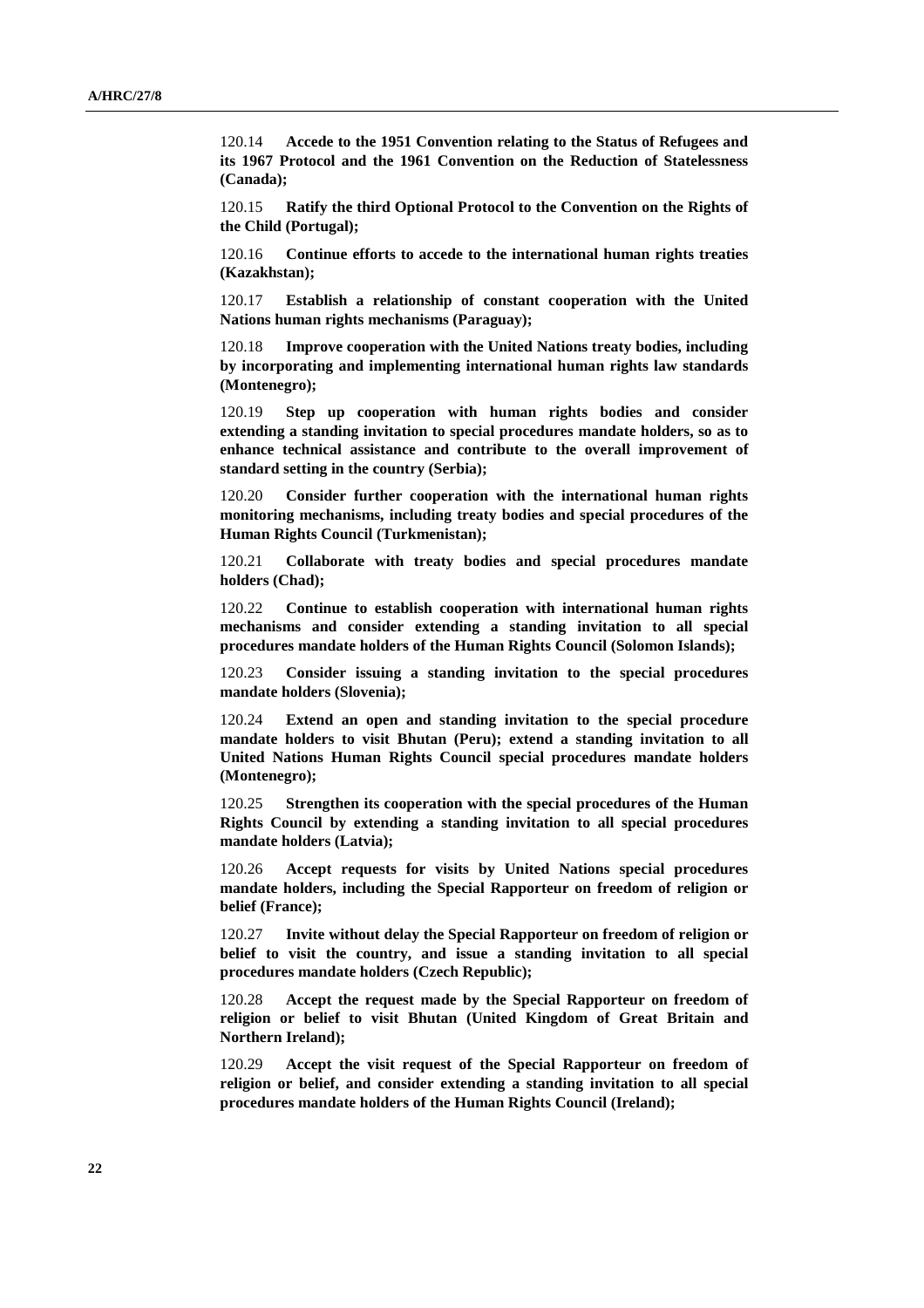120.30 **Undertake further actions in order to prevent child marriages (Italy);** 

120.31 **Amend relevant legislation in order to ensure civil registration for all children, including fatherless children (Austria);** 

120.32 **Guarantee the fundamental rights of all the country's inhabitants without discrimination and reform the Citizenship Act accordingly (Switzerland);** 

120.33 **Harmonize the procedure for transmitting Bhutanese nationality in order to allow women to transmit Bhutanese nationality to their children on the same terms as men (France);** 

120.34 **Continue taking measures for the protection of the rights of senior citizens, children, persons with disabilities and minorities while giving utmost priority to the provision of social security in all regions of the country (Nepal);** 

120.35 **Continue working to promote the rights of persons with disabilities and mainstreaming the rights of minorities and vulnerable groups in the social programmes and projects of the Government (Nicaragua);** 

120.36 **Consider prohibition of the use of corporal punishment of children in all settings (Zambia);** 

120.37 **Strengthen gender awareness through the incorporation of content with a human rights approach into formal and informal education in order to eradicate violence against women (Costa Rica);** 

120.38 **Take measures, in law and in practice, to end all forms of child labour, in accordance with the highest international standards (Costa Rica);** 

120.39 **Improve equal access to the legal aid system, in particular for poor and marginalized groups (Austria);** 

120.40 **Decriminalize sexual acts between consenting adults of the same sex (United States of America, France);** 

120.41 **Proceed to the abolition of existing legislation criminalizing relations between persons of the same sex (Spain);** 

120.42 **Consider amending legislation criminalizing relations between persons of the same sex (Argentina);** 

120.43 **Continue to provide, in accordance with its obligations under international human rights law, the widest possible protection and support for the family as the natural and fundamental unit of society (Egypt);** 

120.44 **Review its laws and practices relating to religious groups to ensure that all persons, religious denominations and institutions feel free to associate and practice their religious beliefs (Sierra Leone);** 

120.45 **Protect religious freedom by allowing individuals to practise their religion freely, and provide religious organizations equal opportunities to obtain legal status (United States of America);** 

120.46 **Further enhance the environment for the development of civil society organizations, including in the areas of legal awareness-raising, advocacy and human rights monitoring (Austria);** 

120.47 **Continue efforts to make its democratization process more inclusive and development-oriented (Nepal);**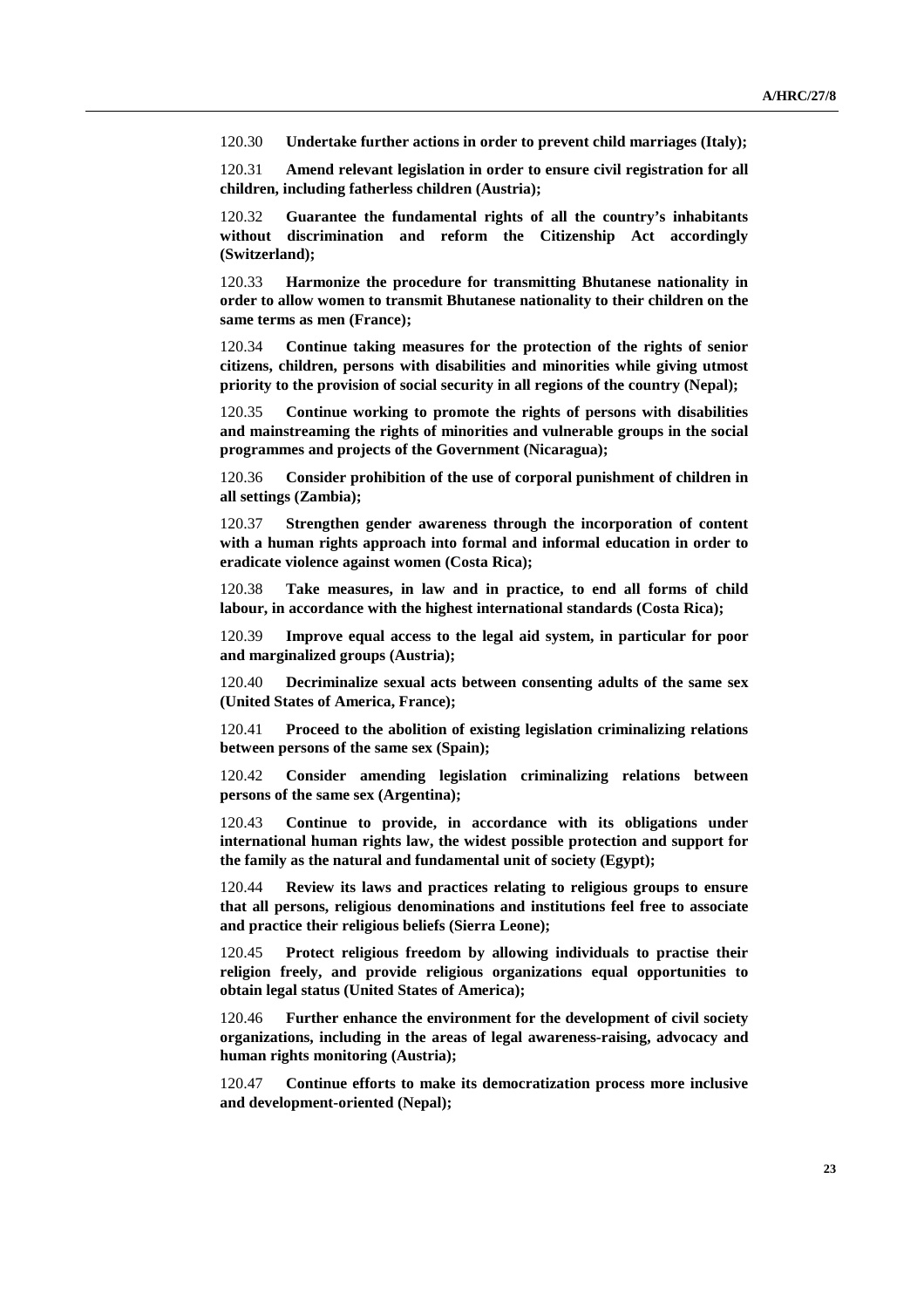120.48 **Enact amendments to the Electoral Code and ensure broader participation of all citizens in the electoral process and equal enjoyment of the right to vote and to stand for election (Czech Republic);** 

120.49 **Establish a comprehensive and institutionalized national social security policy (South Africa);** 

120.50 **Intensify efforts to make primary education compulsory, free of all costs and accessible to all children, with the implementation of additional measures to ensure the right to education for children from ethnic minorities (Brazil);** 

120.51 **Strengthen measures to ensure inclusion of and respect for the rights of all ethnic and religious communities (Canada);** 

120.52 **Give favourable consideration to the return from Nepal of those refugees with compelling humanitarian needs (Australia);** 

120.53 **Contribute to an acceptable solution for the people living in refugee camps and give particular attention to the elderly and to those who have been separated from their families (Germany);** 

120.54 **Reinvigorate the dialogue with neighbouring countries in order to allow for the return of Bhutanese refugees still living in camps across the border (Austria); intensify its efforts to resolve, through bilateral discussions, the issues relating to displaced persons formerly resident in the country and currently living in a neighbouring country(Sierra Leone); carry on a dialogue with Nepal to find acceptable solutions for the remaining Bhutanese refugees of Nepali origin in Nepalese refugee camps (Czech Republic);** 

120.55 **Continue efforts to ensure the promotion and protection of the rights of migrants, refugees and asylum seekers, especially those already in camps (Zambia);** 

120.56 **Allow voluntary repatriation of ethnic Nepali Bhutanese refugees to Bhutan (United States of America);** 

120.57 **Resume bilateral negotiations with Nepal and cooperate with the Office of the United Nations High Commissioner for Refugees to facilitate the voluntary return of refugees to Bhutan and focus in particular on addressing cases involving compelling humanitarian concerns (Netherlands);** 

120.58 **Step up efforts, together with Nepal, to find a lasting solution to the situation of Bhutanese refugees in Nepal (France);** 

120.59 **Take the necessary measures to allow the Bhutanese refugees who wish to return to Bhutan to do so safely and in conditions that respect their rights (Switzerland);** 

120.60 **Step up efforts to ensure that the country's immigration laws and regulations are in line with its international human rights obligations (Thailand).** 

121. **All conclusions and/or recommendations contained in the present report reflect the position of the submitting State(s) and/or the State under review. They should not be construed as endorsed by the Working Group as a whole**.